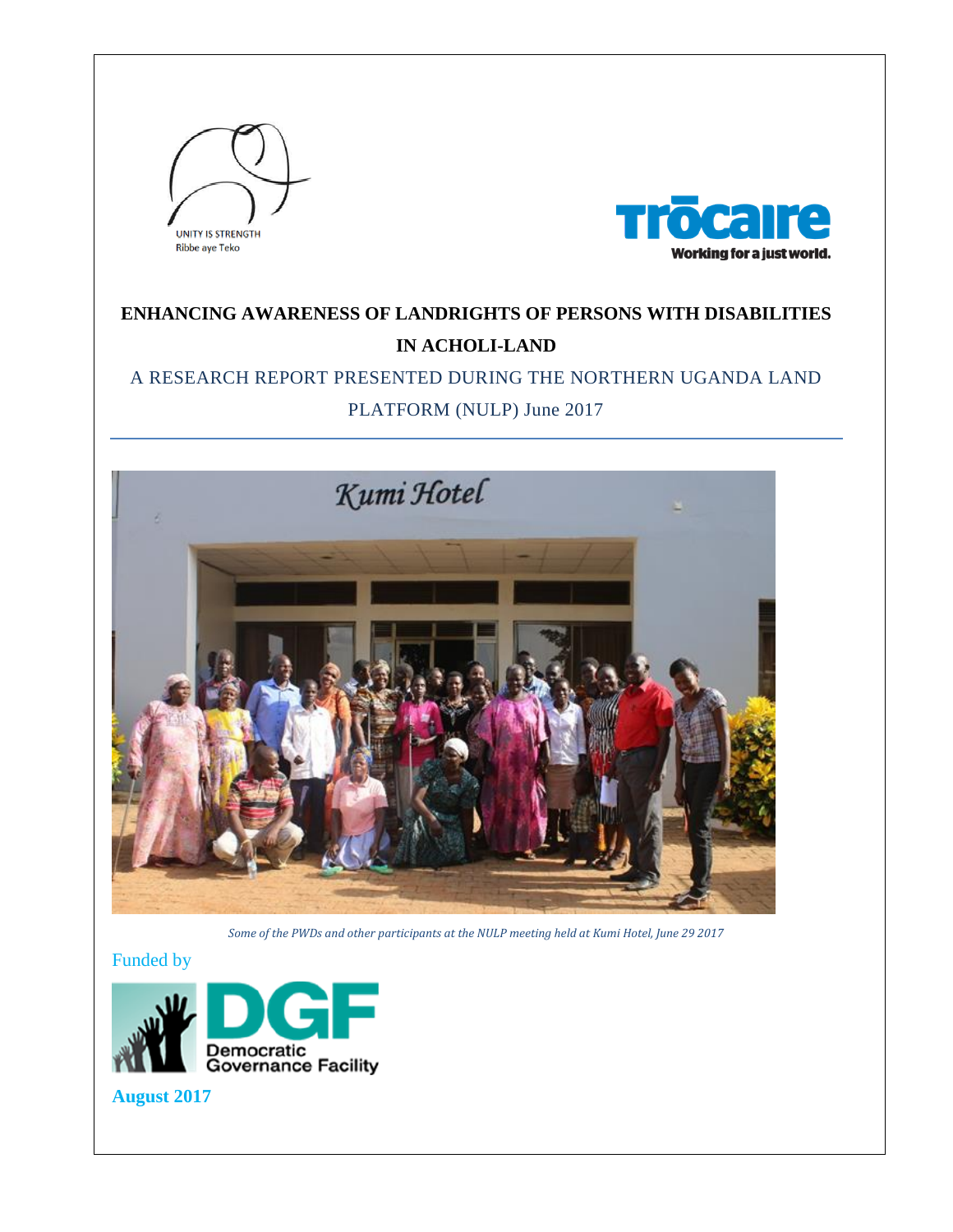# **Table of content**

| <b>CHAPTER 2: SITUATION OF PWDS AND LAND RIGHTS IN ACHOLI LAND  17</b> |  |
|------------------------------------------------------------------------|--|
|                                                                        |  |
|                                                                        |  |
|                                                                        |  |
|                                                                        |  |
|                                                                        |  |
| 2.1                                                                    |  |
|                                                                        |  |
|                                                                        |  |
|                                                                        |  |
|                                                                        |  |
|                                                                        |  |
|                                                                        |  |
|                                                                        |  |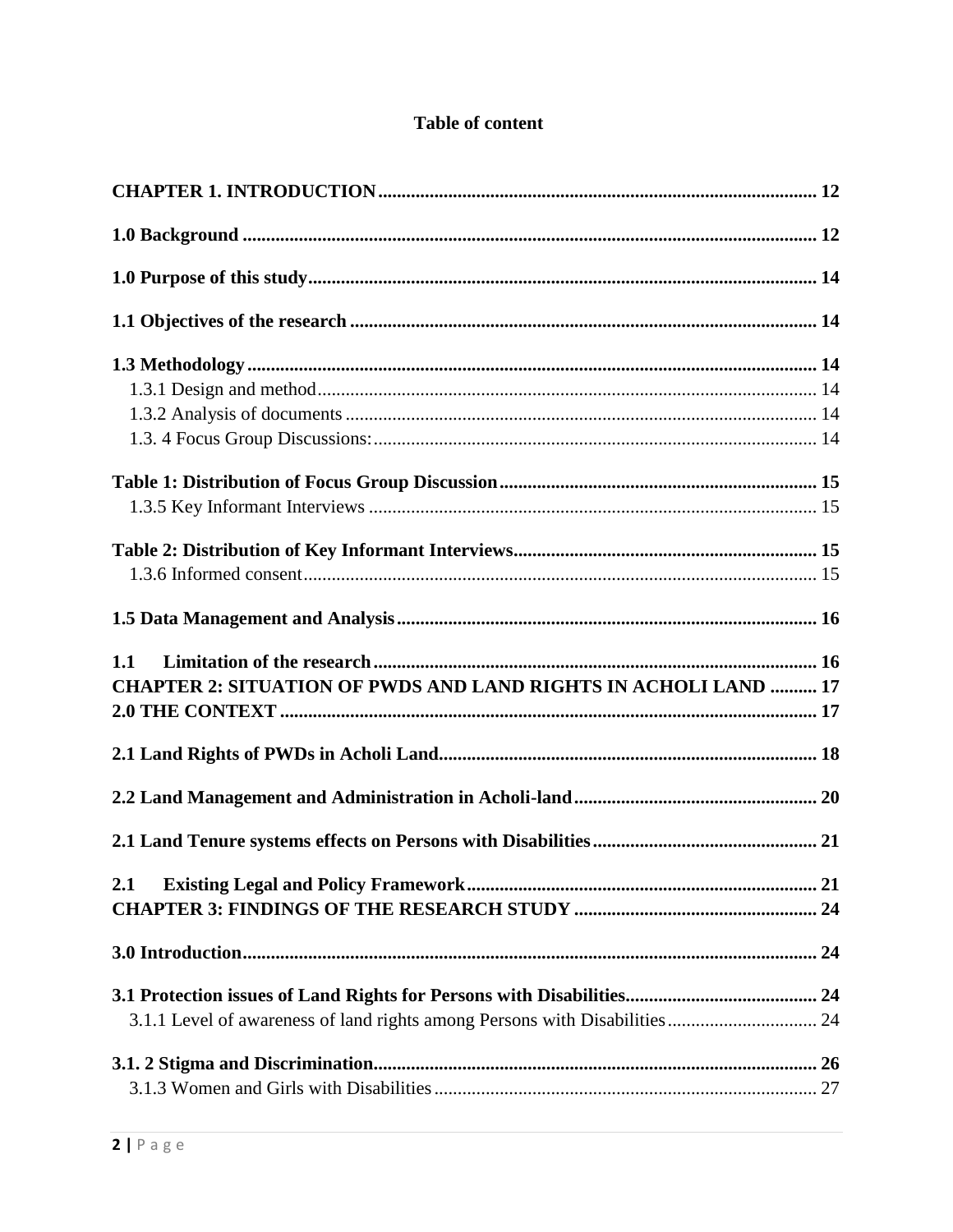| 4.0 BARRIERS AND CHALLENGES HINDERING ACCESS, CONTROL AND                                                                                                               |  |
|-------------------------------------------------------------------------------------------------------------------------------------------------------------------------|--|
| UTILIZATION OF CUSTOMARY LAND BY PERSONS WITH DISABILITIES IN                                                                                                           |  |
|                                                                                                                                                                         |  |
|                                                                                                                                                                         |  |
|                                                                                                                                                                         |  |
|                                                                                                                                                                         |  |
|                                                                                                                                                                         |  |
| 4.5 Lack of involvement in decision making processes on matters related to land  34                                                                                     |  |
|                                                                                                                                                                         |  |
| 4.7 Lack of information and knowledge about legislation that protects and promotes the<br>rights of Persons with Disabilities among duty bearers and rights holders  34 |  |
|                                                                                                                                                                         |  |
|                                                                                                                                                                         |  |
| <b>CHAPTER 4: KEY INSTITUTIONS THAT PROTECT PERSONS WITH DISABILITIES</b>                                                                                               |  |
|                                                                                                                                                                         |  |
|                                                                                                                                                                         |  |
|                                                                                                                                                                         |  |
|                                                                                                                                                                         |  |
|                                                                                                                                                                         |  |
|                                                                                                                                                                         |  |
|                                                                                                                                                                         |  |
|                                                                                                                                                                         |  |
| 5.1                                                                                                                                                                     |  |
| 5.2                                                                                                                                                                     |  |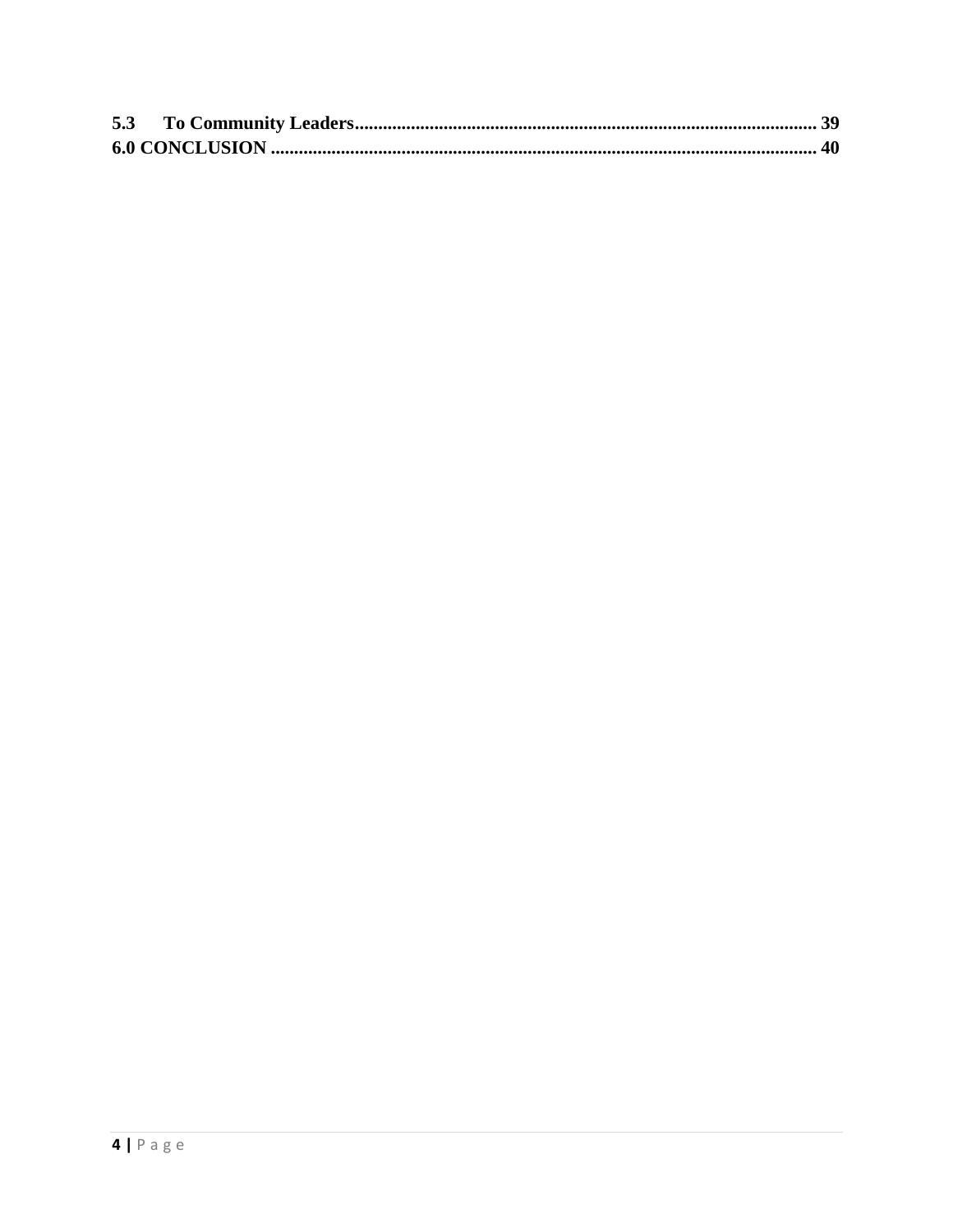# **Acknowledgement of Author**

This report was authored by Jolly Acen and Namukasa Lillian (consultants) for Trócaire Uganda as part of the overall research project on customary land practices in Acholi.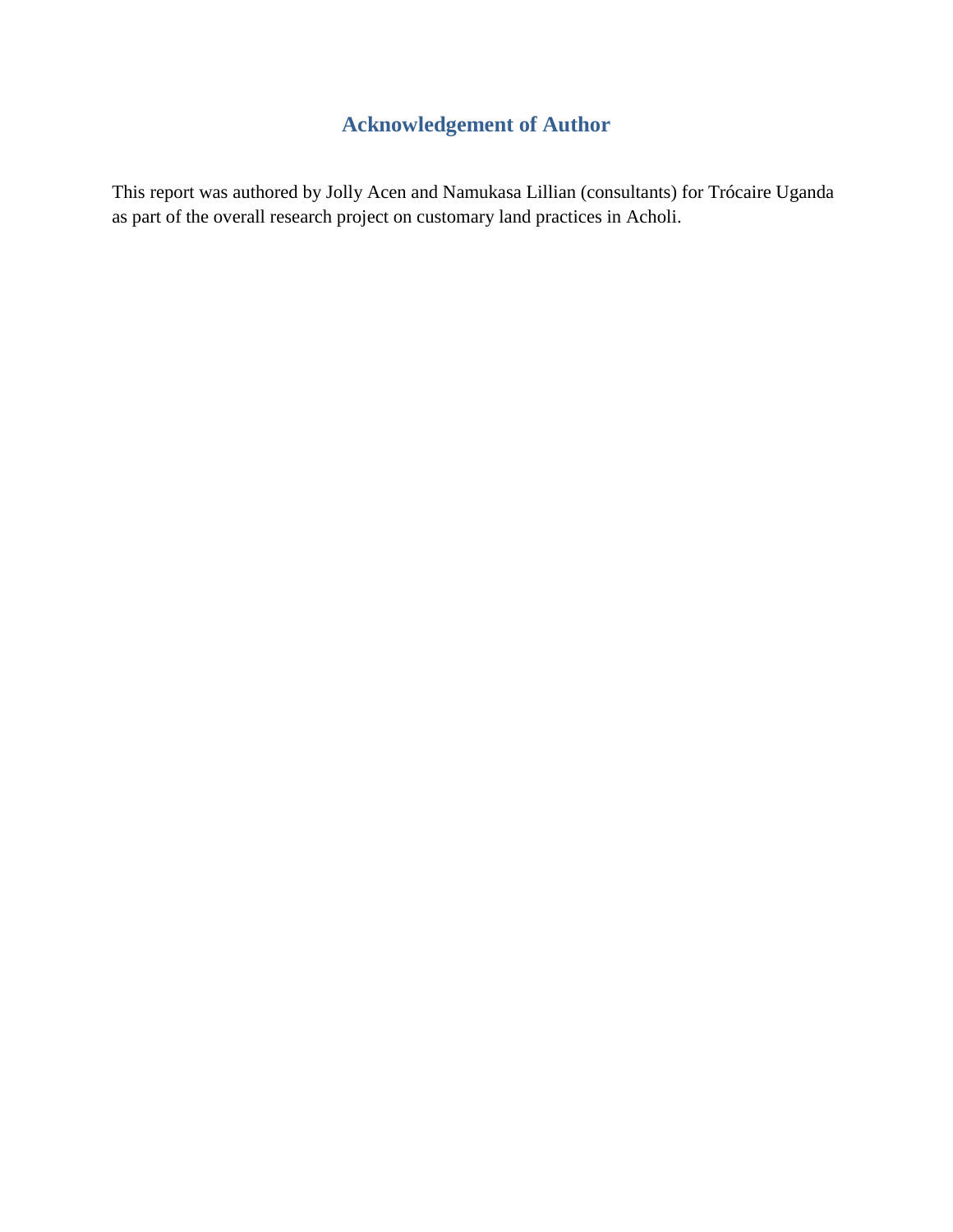# **Abbreviations and Acronyms**

| <b>PWDs</b>   | Persons with Disabilities                                            |  |
|---------------|----------------------------------------------------------------------|--|
| <b>UNCRPD</b> | United Nations Convention of the Rights of Persons with Disabilities |  |
| <b>SDGS</b>   | Sustainable Development Goals                                        |  |
| <b>UNCRC</b>  | United Nations Convention on the Rights of Children                  |  |
| <b>CEDAW</b>  | Convention on Elimination of All Forms of Discrimination against     |  |
|               | Women                                                                |  |
| <b>DCD</b>    | District Council for Disability                                      |  |
| <b>DGF</b>    | <b>Democratic Governance Facility</b>                                |  |
| <b>DPOS</b>   | Disabled Peoples Organization                                        |  |
| <b>GUWDU</b>  | Gulu Union of women with Disabilities                                |  |
| <b>WWDs</b>   | <b>Women with Disabilities</b>                                       |  |
| <b>GWWDs</b>  | Girls and women with Disabilities                                    |  |
| <b>DLG</b>    | <b>District Local Government</b>                                     |  |
| <b>MLHUD</b>  | Ministry of Lands, Housing and Urban Development                     |  |
|               |                                                                      |  |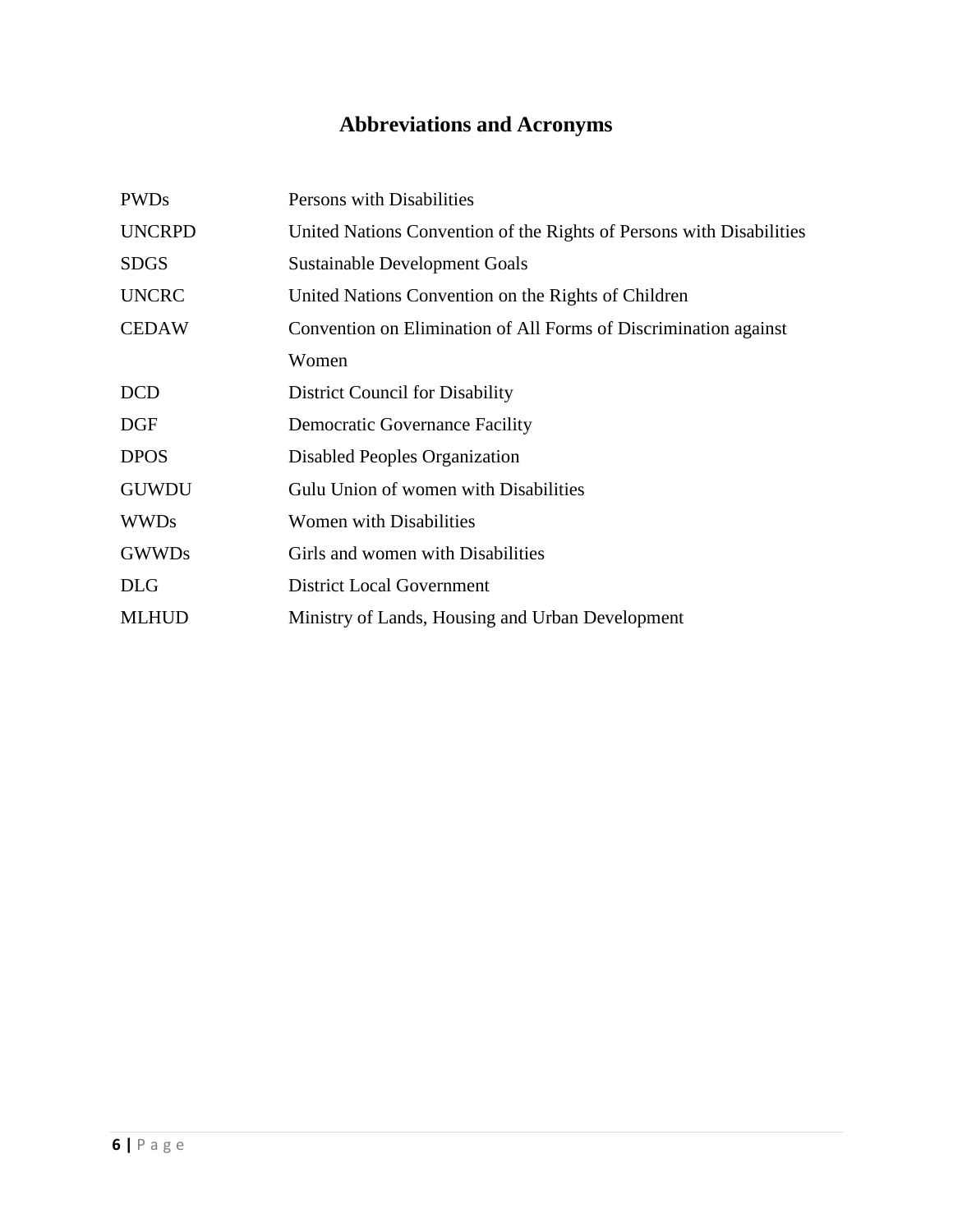#### **EXECUTIVE SUMMARY**

Land and other resources in Africa are increasingly governed by modern systems of tenure and less by customary systems. Unfortunately, changing land use and land ownership patterns have not always been accompanied by appropriate reforms in policies, laws, and institutions. Africa must ensure that the current wave of land reform initiatives, which often coincide with political and economic reforms emanating from democratization, help to establish needed changes in land rights as well as legal and institutional frameworks.<sup>1</sup>

Land is an important resource and one of the key factors of production fundamental in the development of human shelter, agricultural production and economic activities; it's a key basis for poverty alleviation and achievement of human rights<sup>2</sup>.

Trócaire commissioned research to have additional information on land and the most marginalized to stimulate discussion and debate amongst the key stakeholders. The focus of the research was on Persons with a Disability. The findings of this study shall initially be shared in Northern Uganda Land Platform organised on the Land Rights for the Most Marginalised that is Youth and Persons with Disabilities and then beyond.

The purpose of the research was to i) identify key issues affecting inclusion of People with a Disability in the attainment of their land rights; ii.) Generate findings that will inform key stakeholders of critical issues on People with a Disability and land rights agenda and iii.) Provide concrete recommendations that will enhance awareness of land rights of People with a Disability.

The research was conducted in June 2017.

 $\overline{\phantom{a}}$ 

The team conducted the research visits in Gulu, Kitgum and Omoro districts in Acholi Sub region. The study used qualitative methods to collect data that included a literature review, Focus group discussions, and Consultative meetings. A total of 62 respondents were interviewed of different

<sup>&</sup>lt;sup>1</sup> Land Rights for African Development From Knowledge to Action,UNDP,2006,https://commdev.org/userfiles/capri\_brief\_land\_rights.pdf

<sup>2</sup>Assessing the Effects of Land Tenure on Urban Development in Kampala, Kathini Muinde Damaris (2013) Enscheda, Netherlands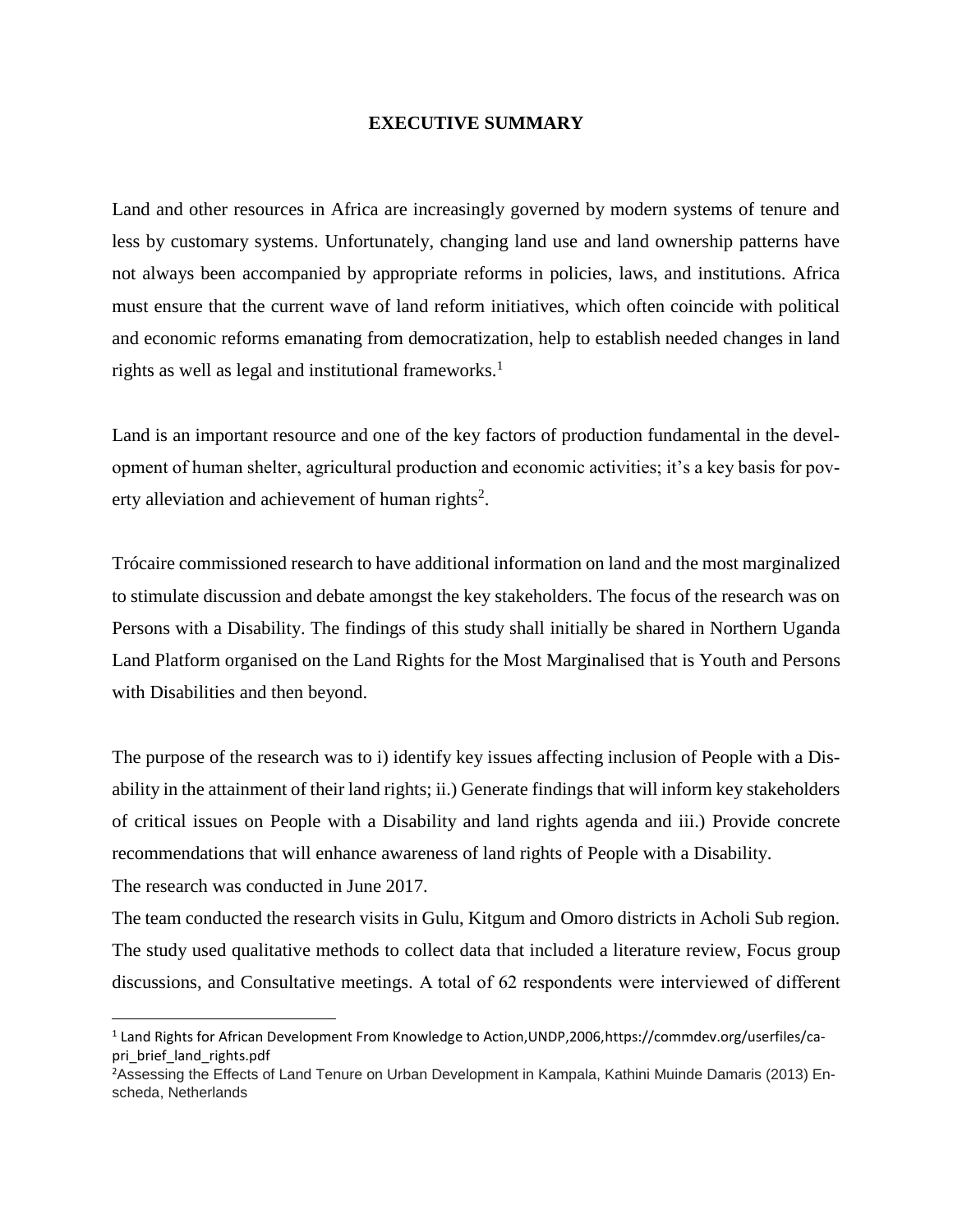disability categories including those with physical, visual, hearing, and little person and deaf blind impairments.

People with responsibilities such as family members would have been key to this study but it was not possible to interact with the family members of the few selected individuals

Land Ownership in Northern Uganda is largely customary land tenure system, accessed through inheritance as the mode of acquisition. Inheritance is a significant means of transferring wealth from one generation to the next, and this has increasingly attracted attention from researchers and policy- makers working on intergenerational and multidimensional poverty<sup>3</sup>.

Persons with disabilities include those who have long-term physical, mental, intellectual or sensory impairments which in interaction with various barriers may hinder their full and effective participation in society on an equal basis with others<sup>4</sup>.

Persons with Disabilities account for 15% of the world's poorest of the poor and 82% of people with disabilities live in developing countries and live below the poverty line<sup>5</sup> In Uganda,  $14.6\%$ of persons aged 5 and over have some form of disability<sup>6</sup> and 53,791 live in Gulu and 29,805 live in Kitgum. 90 % of Person with Disabilities live in rural areas where land use and control over other productive resources are hinged on customary and communal mode of ownership

Uganda has signed and ratified the protocol on women's rights to the African Charter, which contains a specific article on Women with Disabilities. Uganda's domestic law guarantees fundamental rights to persons with disabilities. The constitution states that, "Persons with Disabilities have a right to respect and human dignity, and the State and society shall take appropriate measures to ensure that they realize their full mental and physical potential". Uganda also has several domestic

l

<sup>3</sup>Nora Ellen Groce, Jillian London & Michael Ashley Stein (2014)

Inheritance, poverty, and disability, Disability & Society, 29:10, 1554-1568, DOI:

<sup>10.1080/09687599.2014.969831</sup>

<sup>4</sup> UN Convention on the Rights of Persons with Disabilities 2006

<sup>5</sup>WHO World Report on Disability 2011

<sup>6</sup> State of Equal Opportunities in Uganda,2013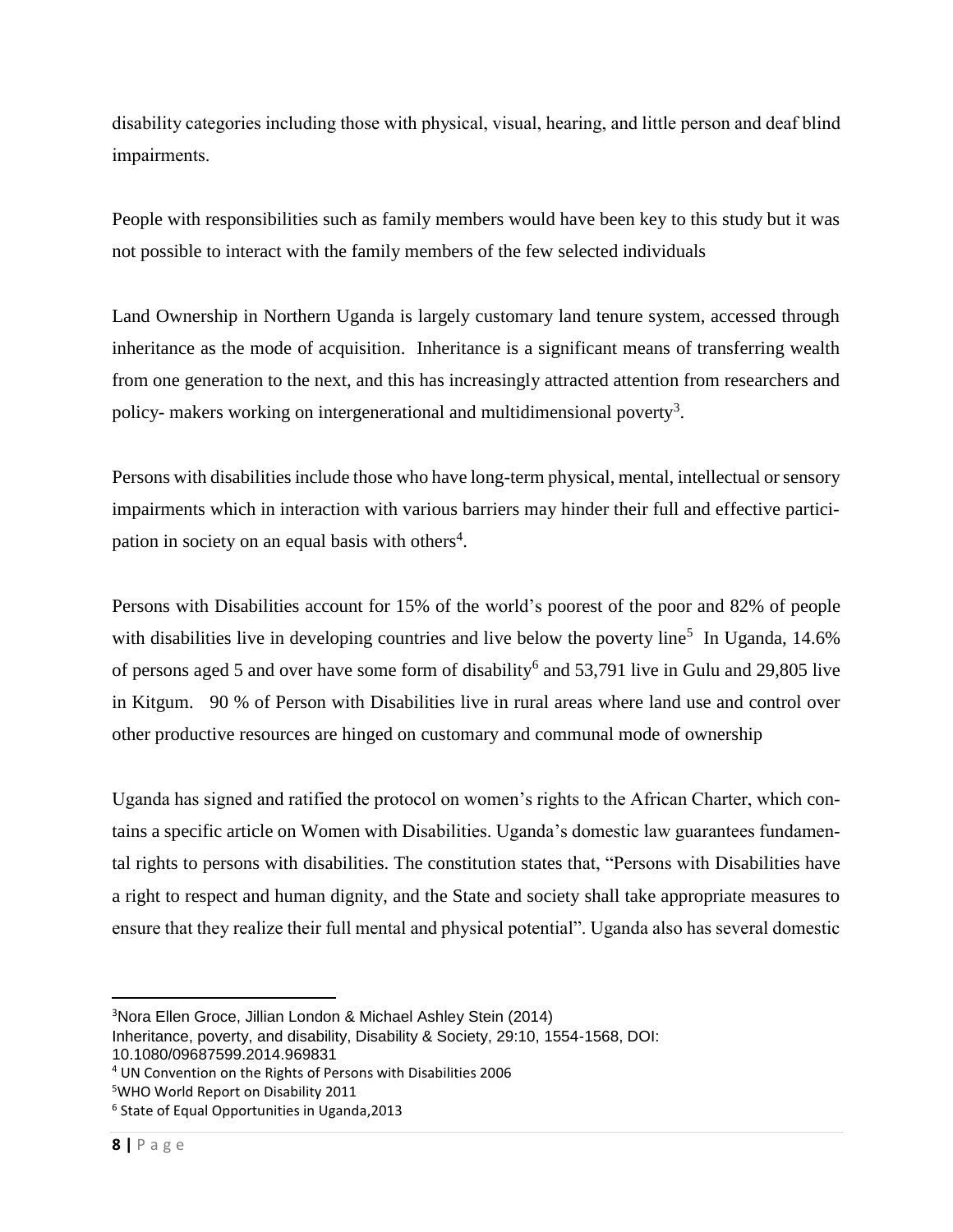statutes in place that prohibit discrimination and codify the rights of Persons with Disabilities to own properties and access social services<sup>7</sup>.

The research findings indicated levels of awareness of land rights amongst Persons with Disabilities and duty bearers are limited.

Stigma and Discrimination; Persons with Disabilities in general recounted negative attitudes in their communities, which leads to multiple levels of discrimination and greater vulnerability culminating into denial of access to land, violence and exploitation.

Participation and Decision Making, Persons with Disabilities are believed to be weak, incapable and to be unable to make valuable decisions regarding customary land. Persons with Disabilities reported that they are never consulted or involved in decision making on land.

It was established that barriers and challenges hindering access, utilization and control by PWDs of customary land in Acholi land include, negative attitudes and stereotypes, fear and intimidation, communication barriers, vulnerability of women and girls with Disabilities, weakened cultural systems, poverty, lack of information and knowledge about legislation that protects PWDs among others.

It was noted that the Land Act amended provides for institutions for management and administration of Land in Uganda and these include, Ministry of Lands, Housing and Urban Development, Land Commission, District Land Boards and Sub county Area Land committees. Before, there were traditional ways of managing and administering land through chiefdoms and clan heads which are still operating in some parts of Uganda most especially in Northern Uganda. In the course of this research, several recommendations were made to ensure the rights of persons with Disabilities are protected and promoted to achieve equal access to and utilization of customary land.

 $7$  The Constitution of the Republic of Uganda 1995 amended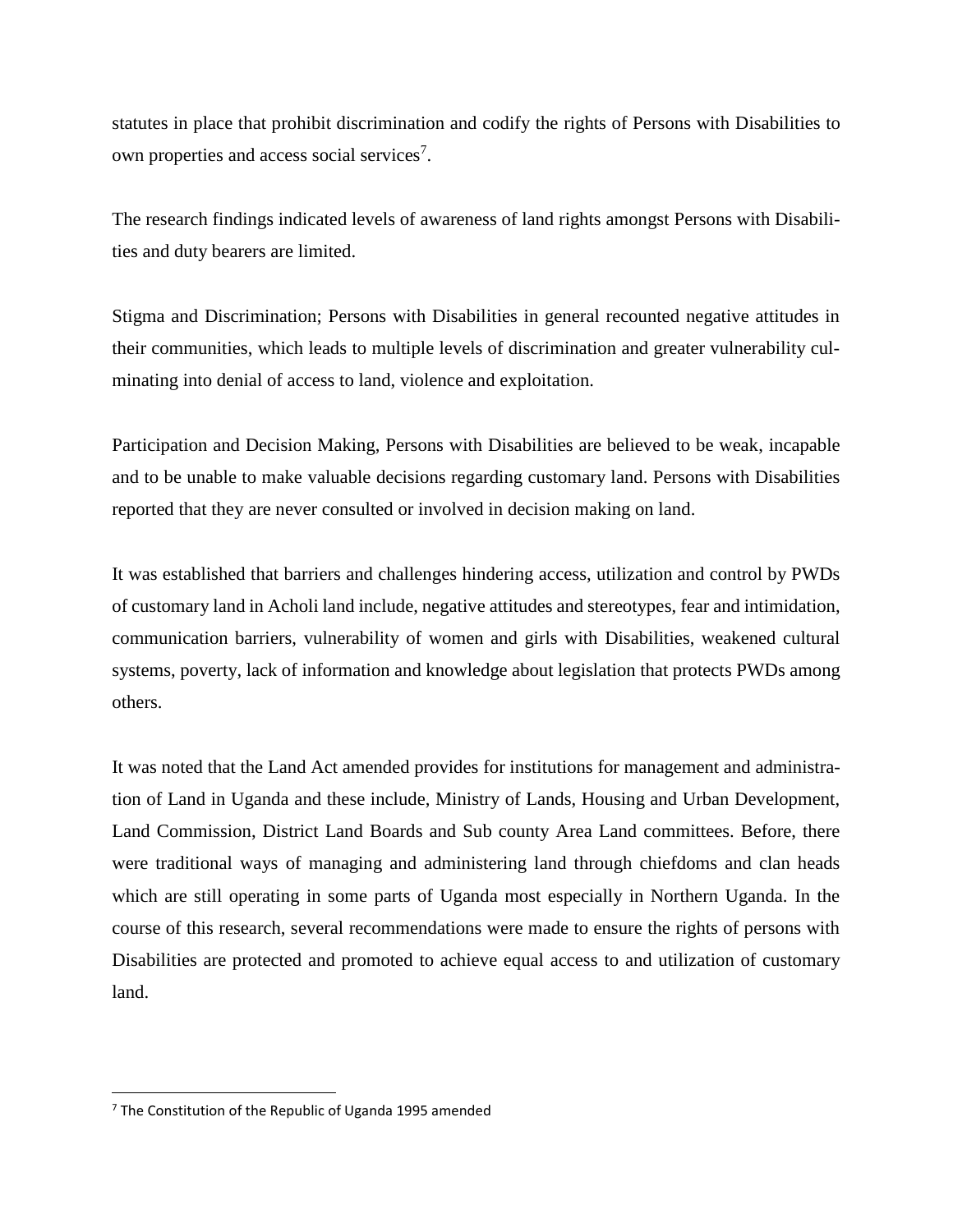## **Recommendations to Government of Uganda**;

- Ensure Persons with Disabilities are represented on Land Commission, District Land Boards and Sub county Area Land Committees and Land Courts.
- Ensure information related to rights of persons with Disabilities is disseminated to raise awareness of the public on Persons with Disabilities Rights.
- Ensure implementation of the UNCRPD and other existing legal frameworks to protect and promote the rights of Persons with Disabilities and uphold the Sustainable Development Goal principle of "leave no one behind".
- Amend the Land Act to recognize Persons with Disabilities among vulnerable categories.
- Focus on elimination of multiple discrimination and vulnerability of Women with Disabilities and their rights to access, own and utilize land and other properties.
- Ensure a free and supported environment for women with disabilities to access justice, strengthen mechanisms to reduce violence and that their rights are protected and promoted.

## **Recommendations to Civil Society Organizations;**

- Advocate for the inclusion of Persons with Disabilities in all programs and land related activities
- Ensure Persons with Disabilities are aware of legal services available, service providers and procedures to help them access justice and redress.
- Sensitize Family and Clan leaders on the rights of Persons with Disabilities and Land rights.
- Train Government officials, CSOs, Land Boards, court committees and sub county land committees on land rights and PWD rights.
- Train leaders of Persons with Disabilities to support in accessing Justice.
- Identify Persons with Disabilities and their families affected by Land conflict and hold family dialogue and mediation meetings to ensure Persons with disabilities, women with disabilities and most especially single women and widows are given opportunities to access and utilize the customary land and Work with Organizations of Persons with Disabilities (DPOs) at all levels to support access to land rights of Persons with Disabilities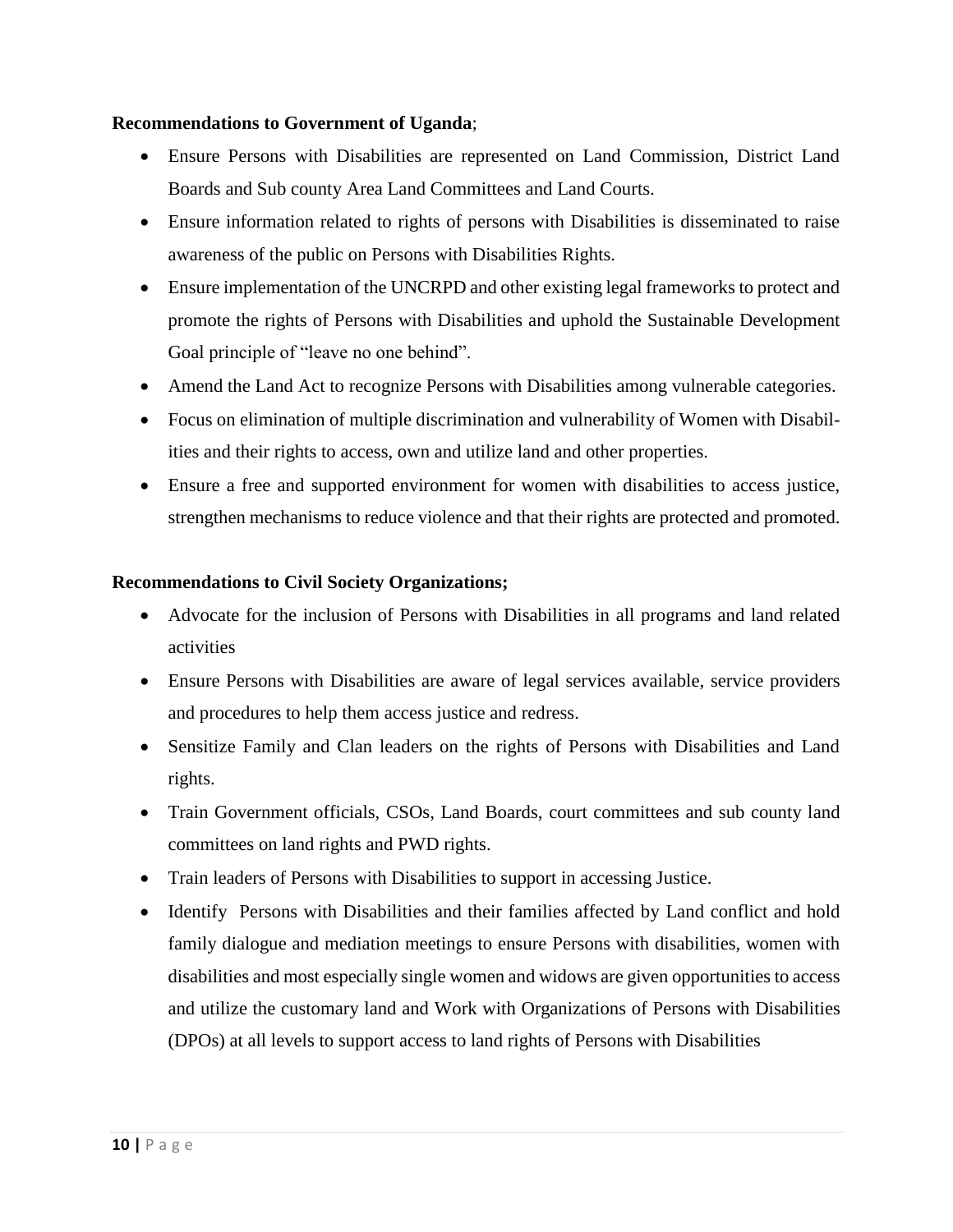# **Recommendations to Community Leaders;**

- Involve Persons with Disabilities in Land matters and decision making processes.
- Support Persons with Disabilities, Women with disabilities and their Children to access customary land and justice in their families
- Mediate, support and sensitize families to recognize the rights of Persons with Disabilities
- Appoint representatives of Persons with Disabilities in any clan or local committee to ensure their voices are heard.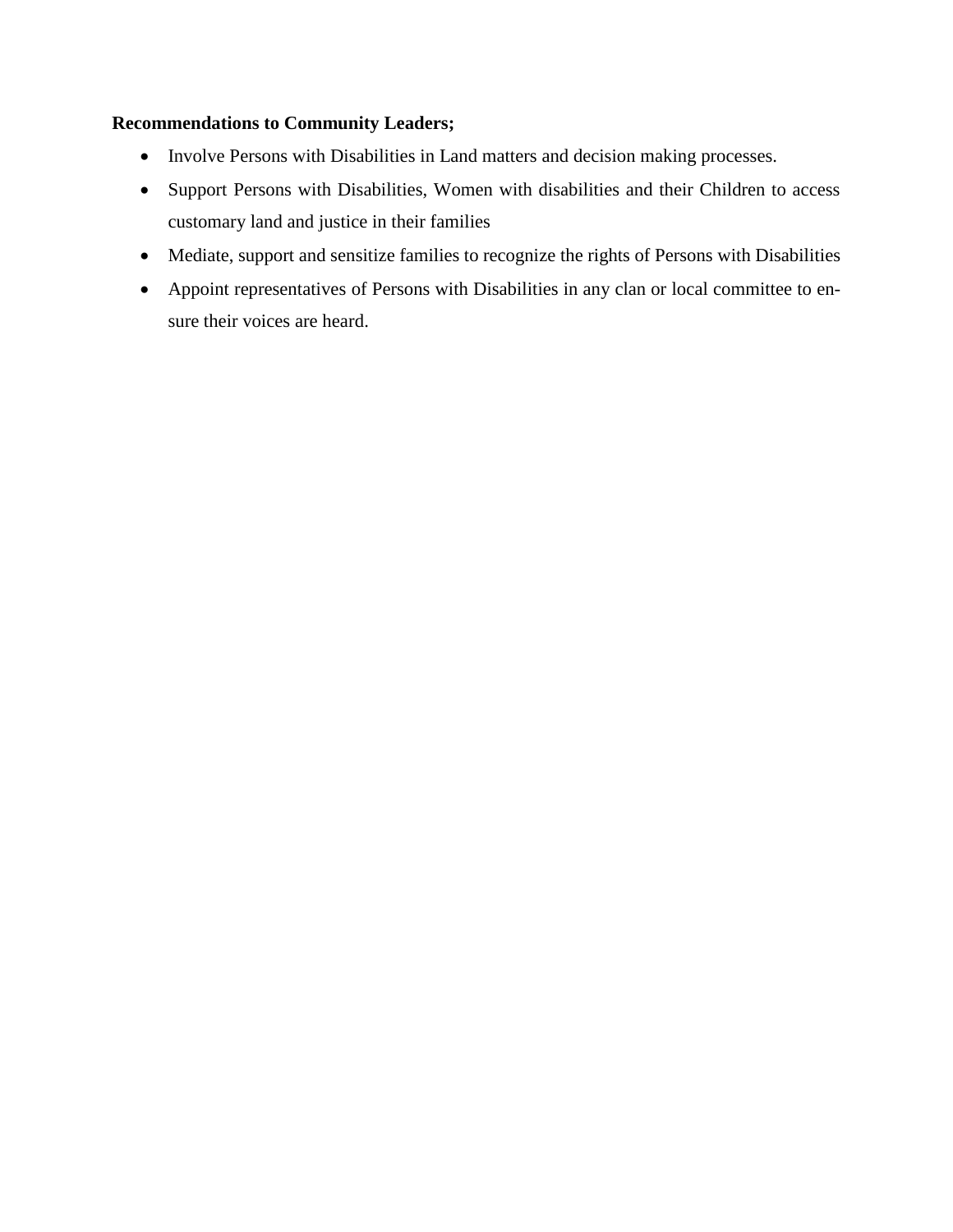# **Chapter 1. Introduction**

## <span id="page-11-1"></span><span id="page-11-0"></span>**1.0 Background**

Land and other resources in Africa are increasingly governed by modern systems of tenure and less by customary systems. Unfortunately, changing land use and land ownership patterns have not always been accompanied by appropriate reforms in policies, laws, and institutions. Africa must ensure that the current wave of land reform initiatives, which often coincide with political and economic reforms emanating from democratization, help to establish needed changes in land rights as well as legal and institutional frameworks.<sup>8</sup>

In rural areas, poverty is associated with lack of productive assets, particularly land. However it has been emphasized that land is only a necessary, not a sufficient condition, for moving out of poverty. Some people lack the skills, finance and motivation to develop their land; many other poor people produce on the land but lack markets for their produce. Groups seen as particularly vulnerable to poverty include; widows, the youth, the elderly, orphans, people with disabilities (PWDs), the displaced and refugees. There has been a lot of literature on the plight of women and less on other marginalized groups such as people with disabilities and adolescents in Uganda and minorities.<sup>9</sup>

Land is an important resource and one of the key factors of production fundamental in the development of human shelter, agricultural production and economic activities. It's a key basis for poverty alleviation and achievement of human rights<sup>10</sup>. It has been noted by different scholars that Persons with Disabilities are often overlooked and their role in decision making processes regarding land is hardly recognized. Persons with Disabilities are usually denied rights or have very limited rights. These include denial of access to land and people trespassing onto their land due to their marginalization. Findings under phase I of the Trócaire/JASLF project indicated that Youth,

l

<sup>8</sup> Land Rights for African Development From Knowledge to Action,UNDP,2006, https://commdev.org/userfiles/capri brief land rights.pdf

<sup>9</sup> Deborah Mulumba (2006) Property Rights and Marginalized Groups in Uganda, ILI,KAMPALA

<sup>10</sup>Assessing the Effects of Land Tenure on Urban Development in Kampala: KathiniMuinde Damaris (2013) Enscheda, Netherlands.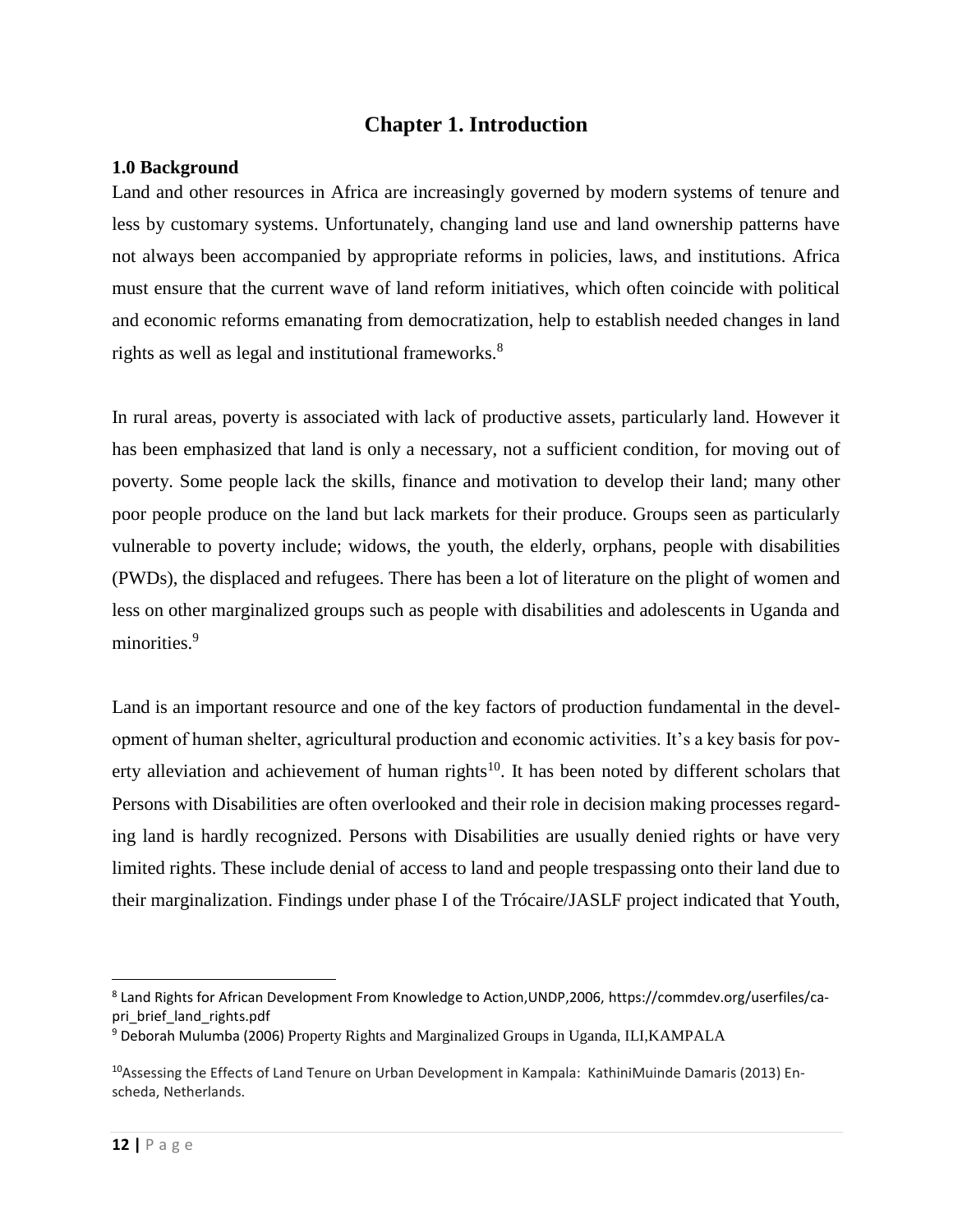People with Disabilities and other marginalised groups represented and have rights under the traditional structure but that there are instances where their rights are being denied or limited $11$ .

Trócaire with support from DGF is implementing a project entitled **"Instituting the protection of rights to customary land ownership in Acholi Sub-region."** The project aims at strengthening the security of customary and communal land tenure in Acholi Sub-region through piloting new approaches based on research, consultation and advocacy.

The project seeks to address four objectives:

- (i) To conduct research to better understand customary land administration in Acholi Sub-region;
- (ii) To increase awareness of agreed upon legal instruments for protection of communal customary land;
- (iii) To Map the boundaries of selected Land Holding Groups (LHG) and initiate registration of communal customary land with these groups (Clans); and
- (iv) To strengthen the organizational capacity of JASLF and enhance interagency coordination<sup>12</sup> Therefore this research was commissioned to have additional information on land and the most marginalized to stimulate discussion and debate amongst the key stakeholders. The focus of the research was on Persons with a Disability.

Findings of this study shall be shared in Northern Uganda Land Platform organised on the Land Rights for the Most Marginalised that is Youth and Persons with Disabilities.

<sup>11</sup>Protecting the Rights to Customary Land in Acholi, Trócaire Research Project 2016

<sup>&</sup>lt;sup>12</sup>Trócaire Terms of Reference for Research on Enhancing Awareness of Land Rights of Marginalized Groups Youth and 2) persons with disabilities June 2017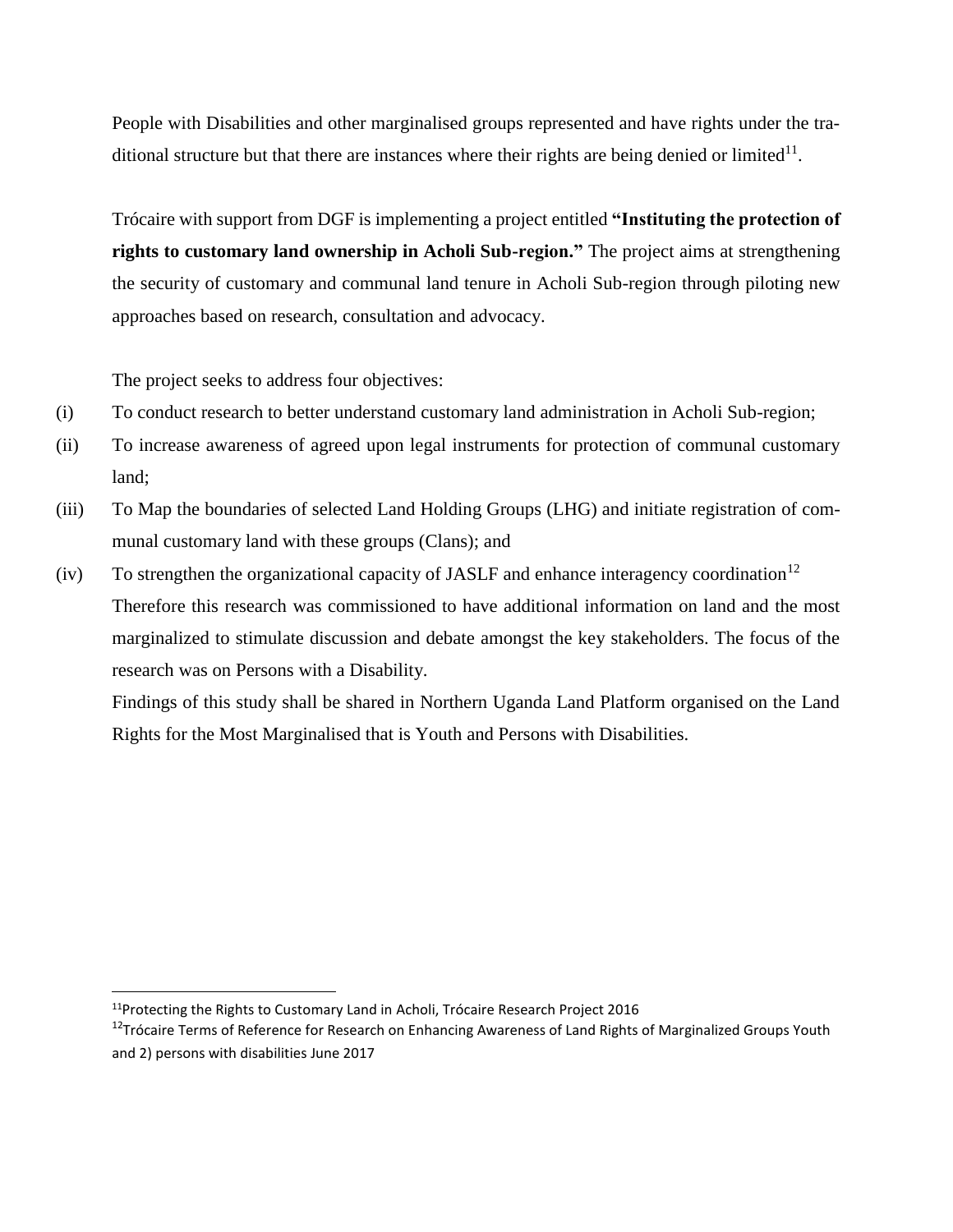# <span id="page-13-0"></span>**1.0 Purpose of this study**

- Identify key issues affecting inclusion of Persons with Disabilities in the attainment of their land rights.
- Generate findings that will inform key stakeholders of critical issues on Persons with a Disability and land rights agenda in Northern Uganda.
- Provide concrete recommendations that will enhance awareness of land rights of Persons with a Disability.

# <span id="page-13-1"></span>**1.1 Objectives of the research**

- To conduct a study to provide additional information on land rights and persons with disability in Northern Uganda.
- To identify specific aspects hindering the enjoyment of land rights for Persons with a Disability.
- To identify key institutions and their roles in enhancing the land rights of Persons with a Disability.
- To generate findings that will provide key stakeholders with research that can underpin their land interventions.

# <span id="page-13-2"></span>**1.3 Methodology**

# <span id="page-13-3"></span>**1.3.1 Design and method**

A qualitative design was used for this study because it's fast, cost-effective and provides easy access to information. The qualitative data was gathered through Focus Group Discussions (FGD) and Key Informant Interviews (KIIs).

# <span id="page-13-4"></span>**1.3.2 Analysis of documents**

The team conducted extensive review of secondary data sources to gain a deeper understanding of the nature of Laws, policies and previous researches on land Rights of the marginalized. Through the analysis of the policy documents, gaps and challenges were highlighted to provide evidence for improving and strengthening awareness on land rights of persons with disabilities.

# <span id="page-13-5"></span>**1.3. 4 Focus Group Discussions:**

The team conducted 2 focus group discussions (FGDs) among men, women and young people with Disabilities and leaders with disabilities in each district of Gulu and Kitgum. The FGDs were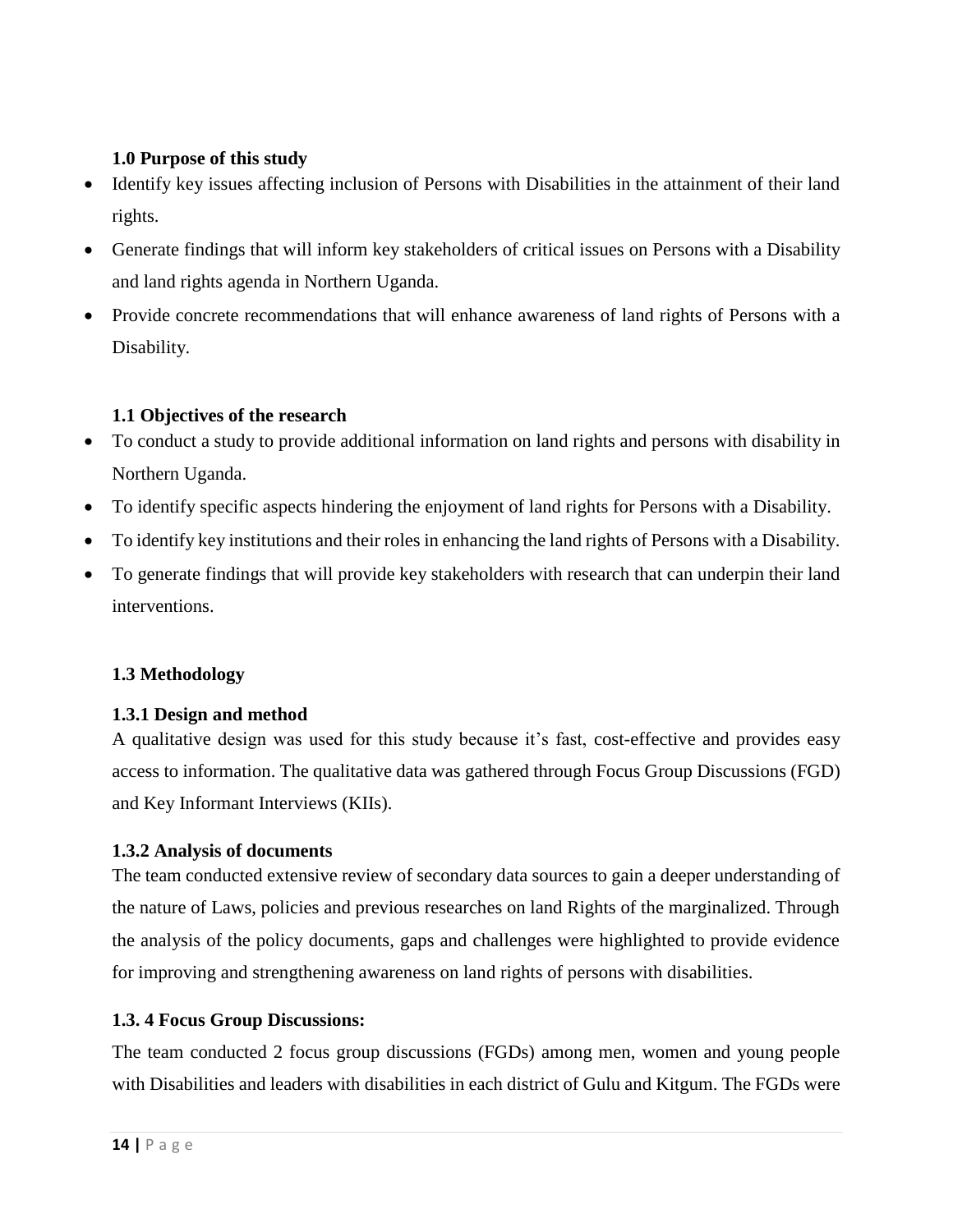conducted for Women with Disabilities and men since land benefits all of them. In each district, separate FGDs were conducted for men and Women with disabilities. Each FGD composed of eight to ten participants. The table below outlines the distribution of the FGDs among the targeted groups.

| Population category       | Gulu     | Kitgum |
|---------------------------|----------|--------|
| Men with Disabilities     | $\Omega$ |        |
| Women with Disabilities   | $\Omega$ | OΙ     |
| Leaders with Disabilities | 02       | 02     |
| <b>Total</b>              | 03       | 03     |

<span id="page-14-0"></span>**Table 1: Distribution of Focus Group Discussion**

# <span id="page-14-1"></span>**1.3.5 Key Informant Interviews**

The team conducted twelve (12) Key Informant interviews among the targeted categories of District Officials and Cultural leaders. The table below illustrates the distribution of KII's respondents by category.

<span id="page-14-2"></span>

| <b>Table 2: Distribution of Key Informant Interviews</b> |  |
|----------------------------------------------------------|--|
|----------------------------------------------------------|--|

| Population category                                              | Number of interviews |
|------------------------------------------------------------------|----------------------|
| District Officials (CAO, SCDO Gulu and Kitgum, Sub county        |                      |
| Chief, Sub county court committee chairperson and land officers) |                      |
| Cultural leader                                                  |                      |
| <b>Action Aid</b>                                                |                      |
| Uganda Human Rights Commission Kitgum                            |                      |
| Gulu Union staff                                                 |                      |
| <b>Total</b>                                                     | 13                   |

# <span id="page-14-3"></span>**1.3.6 Informed consent**

Informed consents were obtained from all research participants. The purpose of the survey, the rights of the participants, voluntariness, privacy and confidentiality and any benefits or risks that might accrue from the study were explained in the language understood by the study participants. Consideration was made for all communication that would deliver the message, for instance, a sign language expert was available to explain the consent document to participants with hearing impairment.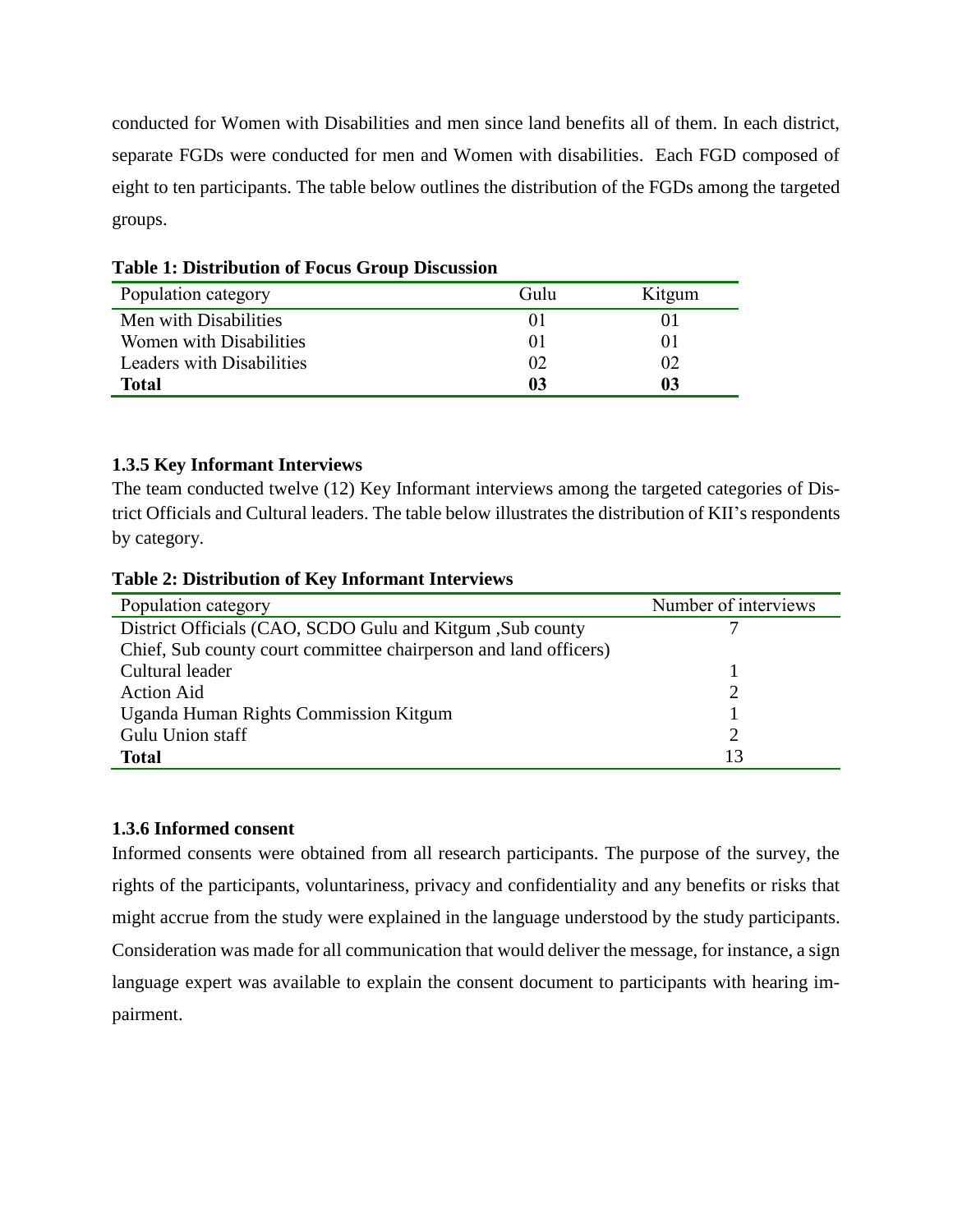#### <span id="page-15-0"></span>**1.5 Data Management and Analysis**

Analysis was basically prominent for qualitative data from FGDs and KIIs. Analysis of policies and Laws on Land and other researches depended on the context of the research. Qualitative analysis followed thematic areas.

The research was conducted in June 2017. The team conducted the research in Gulu, Kitgum and Omoro districts in Acholi Sub region. The three districts were selected using simple random sampling methodology. The study used qualitative methods to collect data that included literature review, Focus group discussions, and Key Informant Interviews

The consultants reviewed relevant legal instruments and documents in relation to land rights and awareness to ascertain inclusiveness. Two home visits were made to Women with Disabilities to understand the issues involved in the land matter they reported to Gulu Union of Women with Disabilities.

#### <span id="page-15-1"></span>**1.1 Limitation of the research**

Efforts were made to ensure that a diverse group of Persons with Disabilities was consulted in this research. Unfortunately, not all categories were reached such as albinos, little persons and deaf blind. People with responsibilities such as family members/guardians would have been key to this study but it was not possible to interact with the family members of the few selected individuals.

Time available for the research was another limiting factor that affected the research leading to limited scope geographically and sample size.

<span id="page-15-2"></span>There is also limited literature on Land Rights of Persons with Disabilities; limited research has been conducted under customary land ownership for Persons with Disabilities in the region. This was the first research focusing of PWDs and Land Rights in Acholi.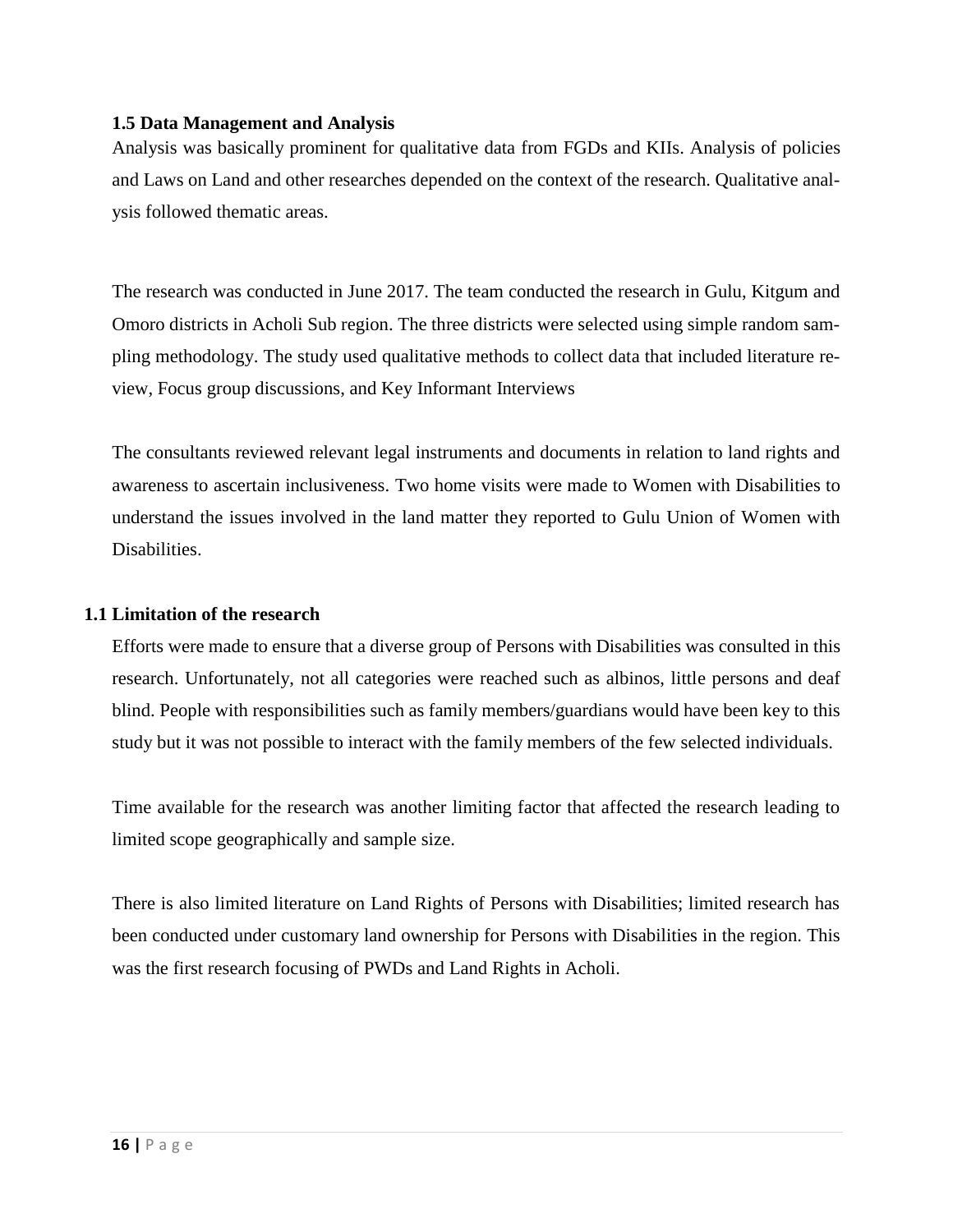# **Chapter 2: Situation of PWDs and Land Rights in Acholi Land**

#### <span id="page-16-0"></span>**2.0 The context**

Disability is defined as permanent and substantial functional limitation of daily life activities caused by physical, mental or sensory impairment and environmental barriers resulting in limited participations (UBOS, 2012). Disability is broadly split into six categories; *inter alia*; Seeing, Hearing, Walking or climbing steps, Remembering or concentrating, Self-care (washing) and Communicating. According to the UNCRPD,

*Persons with disabilities include those who have long-term physical, mental, intellectual or sensory impairments which (in interaction with out) when confronted by various barriers may hinder their full and effective participation in society on an equal basis with others<sup>13</sup>*

Land "ownership" in Northern Uganda is largely customary land tenure system, accessed through inheritance as the mode of acquisition. Inheritance is a significant means of transferring wealth from one generation to the next, and therefore increasingly attracts attention from researchers and policy- makers working on intergenerational and multidimensional poverty<sup>14</sup>. Over 70% of land in Uganda falls under customary land, while the owners are entitled to customary land certificates, boundaries are usually determined by specific landmarks such as trees, rivers and hills. However, Persons with Disabilities have generally been overlooked when it comes to access, utilization and management of land and this study gives insights explaining factors that hinder their land rights.

People with Disabilities account for 15% of the world's poorest of the poor. 82% of people with disabilities live in developing countries and live below the poverty line.<sup>15</sup> In Uganda, 14.6% of persons aged 5 and over have some form of disability. 90% of Persons with Disabilities live in rural areas where land use and control over other productive resources are hinged on traditional

```
Inheritance, poverty, and disability, Disability & Society, 29:10, 1554-1568, DOI:
```
10.1080/09687599.2014.969831

 $\overline{a}$ 

<sup>&</sup>lt;sup>13</sup> UN Convention on the Rights of Persons with Disabilities 2006

<sup>14</sup>Nora Ellen Groce, Jillian London & Michael Ashley Stein (2014)

<sup>15</sup>WHO World Report on Disability 2011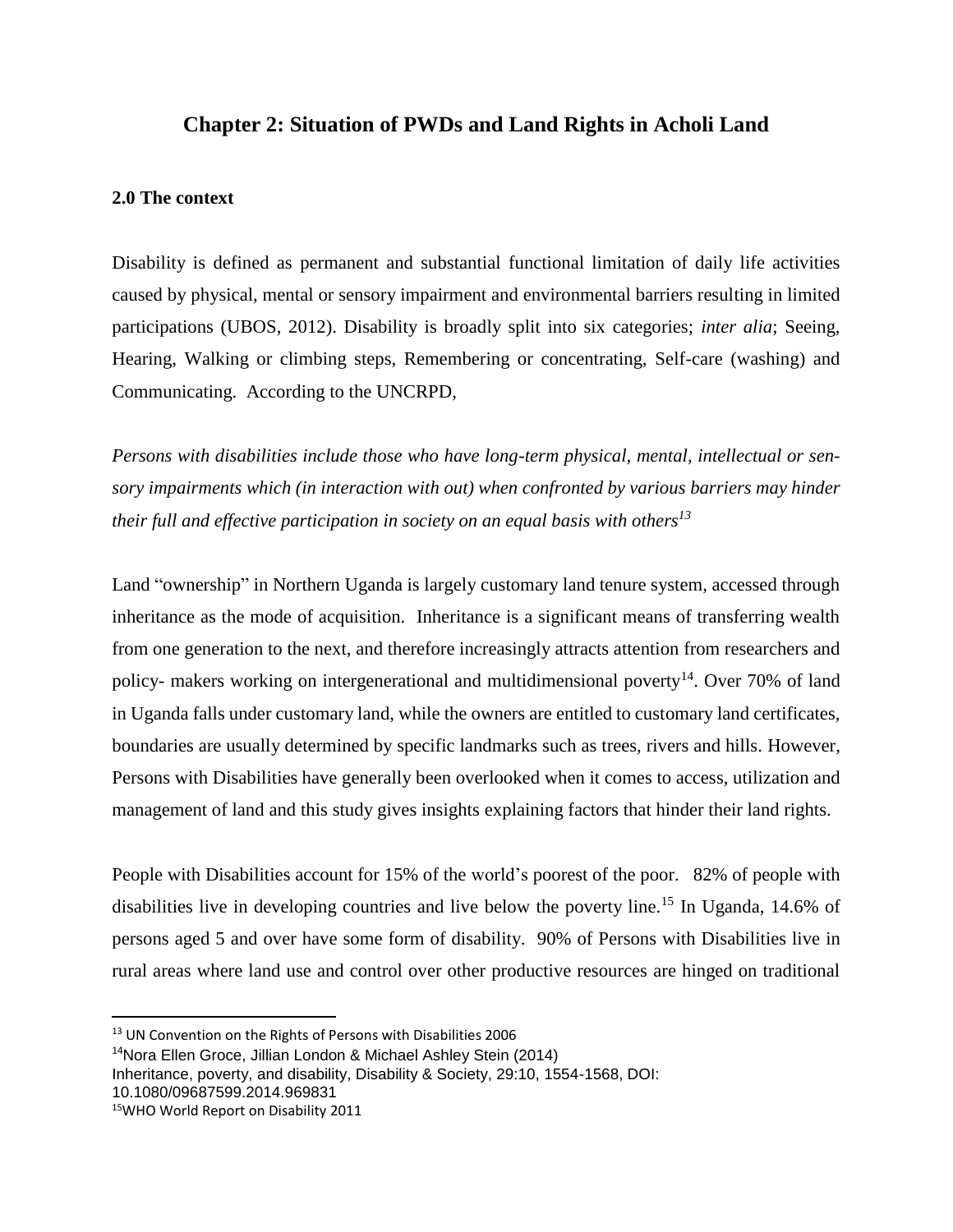notions of ownership<sup>16</sup>.

Girls and Women with Disabilities face more significant challenges in the form of discrimination far more than boys and men with disabilities in similar circumstances. Article 6 of the United Nations Convention on the Rights of Persons with Disabilities recognizes that Girls and Women with Disabilities are vulnerable to violence and multiple layers of discrimination. The Universal Declaration on Human Rights, the September 2015 Sustainable Development Goals (SDGs); the Convention on the Elimination of all forms of Discrimination Against Women (CEDAW); The African Charter on Human and People's Rights; and Beijing Platform for Action processes all speak to the importance of gender equality for the progress and prosperity of society $17$ .

Uganda's National Development Plan 2015/2019 emphasizes equal access to development opportunities by all members of society regardless of sex, gender and Disability. Nevertheless, patriarchy in Uganda runs deep and gender and disability discrimination continues to predispose Persons with Disabilities and Women with Disabilities to unequal access to productive resources like land. Social norms and cultural attitudes in Uganda, have historically imposed barriers that subject People with Disabilities to lives of unjust dependency, segregation, isolation and exclusion from mainstream society.

Persons with Disabilities in Uganda continue to face extreme levels of poverty, very low levels of education and illiteracy, lack of income and employment opportunities, discrimination in access to land, good housing and social services $18$ .

# <span id="page-17-0"></span>**2.1 Land Rights of PWDs in Acholi Land.**

 $\overline{a}$ 

<sup>16</sup> Uganda National Census Report 2014

<sup>&</sup>lt;sup>17</sup> UNCRPD, SDGS, CEDAW, UN CRC and African Charter on Human and Peoples Rights

<sup>&</sup>lt;sup>18</sup>Independent Living Institute: The Role of Organizations of Disabled people: A Disabled Peoples' International Discussion Paper by Henry Enns, 2015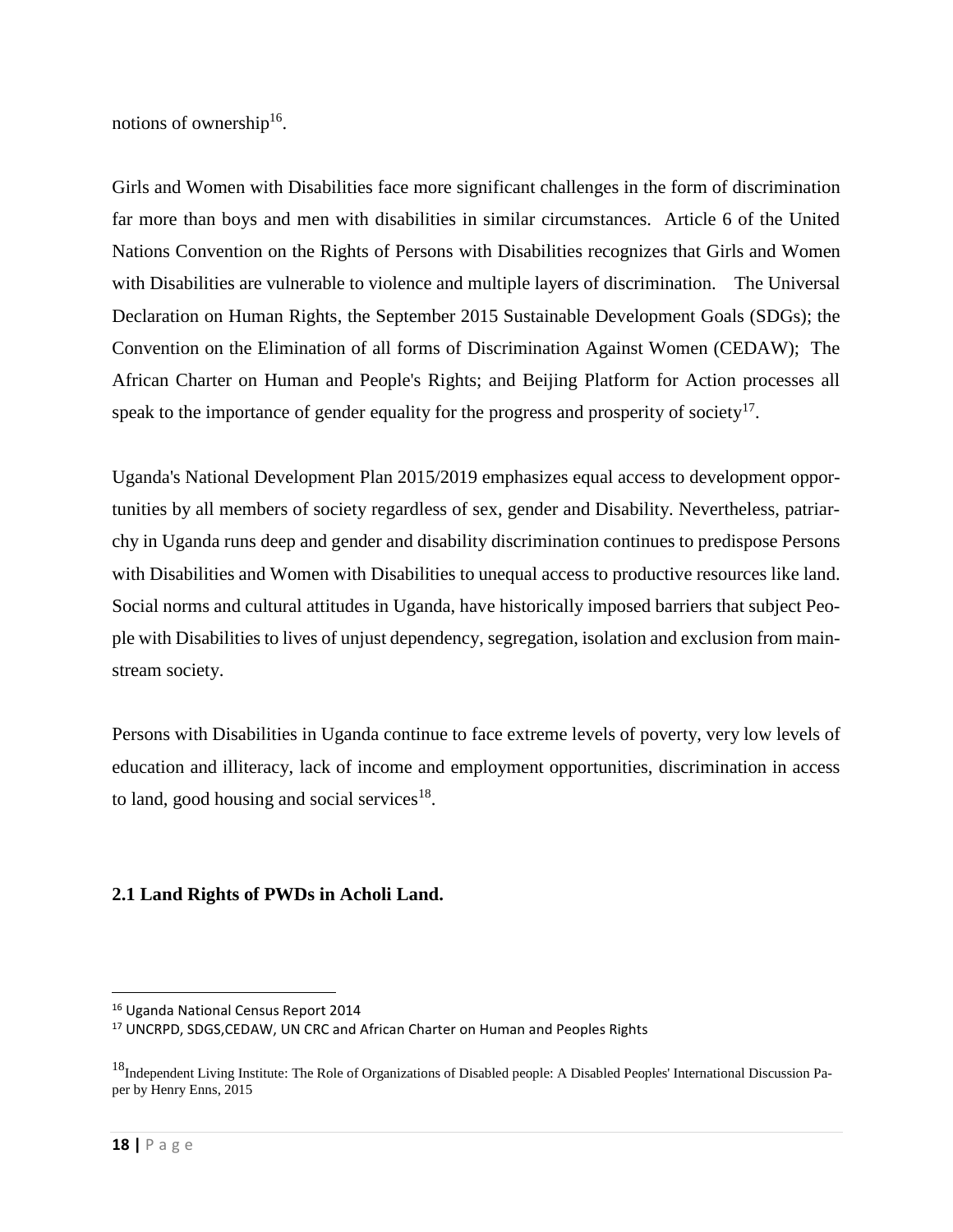The Situation of Persons with Disabilities in Acholi region in relation to Land ownership, access to land and Land Management is overlooked. Persons with Disabilities experience high levels of discrimination, marginalization and violence when it comes to matters of land as reported by Senior Community Development Officer–Gulu. The United Nations Convention on the Rights of Persons with Disabilities (CRPD) recognizes the multiple kinds of discrimination facing Persons with Disabilities, and as a state party, Uganda is obligated to take measures to ensure **"the full and equal enjoyment of all rights by persons with Disabilities."** In April 2016, the United Nations Committee of Experts reviewed Uganda's performance in the implementation of the Convention on the Rights of Persons with Disabilities, the Committee was concerned about the lack of information available to sensitize the general public on cultural practices that stigmatize and hinder the development of Persons with Disabilities to enjoy rights similar to all other persons in society. It was also concerned that Persons with psychosocial and/or intellectual disabilities as well as Persons with albinism and deaf blind are disproportionally affected by stigma which limits their access to Land, education, health and employment.<sup>19</sup>

Uganda has signed and ratified the protocol on women's rights to the African Charter, which contains a specific article on Women with Disabilities, however in this study it was observed that the law is not fully implemented and women are marginalized and denied to access and utilize land. Uganda's domestic law guarantees fundamental rights to Persons with Disabilities. The constitution states that, "Persons with disabilities have a right to respect and human dignity, and the State and society shall take appropriate measures to ensure that they realize their full mental and physical potential". Uganda also has several domestic statutes in place that prohibit discrimination and codify the rights of persons with disabilities to own properties and access social services<sup>20</sup>.

While sections 1(l) and 3(1) of the 1998 Land Act as amended, defines customary land tenure system as land owned by a particular group of people (family, clan, tribe, community), that is used and managed under regulations agreed upon by the group. The use of the land is usually overseen by elders, clan heads or other assigned committees to ensure the rights of the entire group are being honored. Customary law is considered to be *'informal'* and generally is not codified or documented

l

<sup>&</sup>lt;sup>19</sup> Uganda concluding observation on UN CRPD April 2016

<sup>20</sup> The Constitution of the Republic of Uganda 1995 amended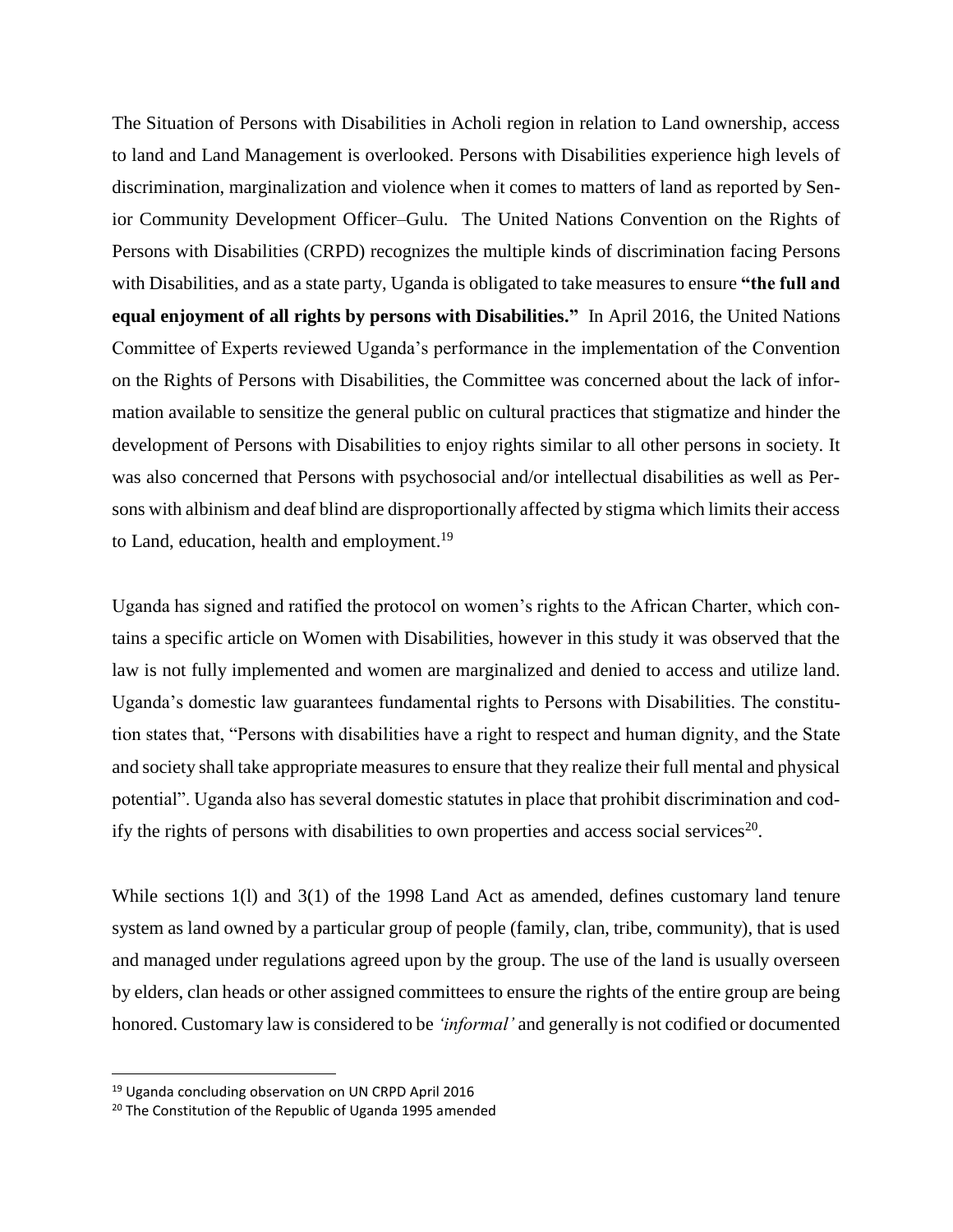with the agreed upon conditions and rules being passed orally from generation to generation. However, customary laws are recognized by Courts of Law and the Land policy recommends that it should be regarded as equal to all other forms of tenure<sup>21</sup>. Today, in Acholi, customary land is being distributed and fragmented among the children of the same family<sup>22</sup>. When it comes to children with Disabilities, they either get little, unproductive land or get nothing at all, this trickles down to their children who will end up with no land if the parent fails to acquire land in any way<sup>23</sup>.

# <span id="page-19-0"></span>**2.2 Land Management and Administration in Acholi-land**

Land in Acholi is largely managed customarily and communally with little lease hold/free hold and privately owned land. Such land is owned by affluent people who are well off and educated because they are informed and have the resources needed to secure free hold land or register their customary land. In Acholi, land access, use and management are hinged on the traditional notion of ownership. At a family level, Control and Management of land is generally under the male head of the family and "*Rwot-Kweri*" at a village level, a person who is vested with the power to control the land at a smaller unit of the extended family. The clan is a bigger unit of the family which is responsible for administration, management, distribution and arbitration in case of land dispute. The clan is headed by the chiefs and regarded as a trustee of the customary land. Persons with Disabilities are members of the family and belong to different clans; however the study found that they are not given equal treatment as other family members in their community<sup>24</sup>.

One respondent had to say this in FGD,

*"Much as we are children of the family and clan, we are not given equal treatment as other children without disabilities"*

 $\overline{a}$ 

<sup>&</sup>lt;sup>21</sup> The Land Act 1998 amended.

<sup>&</sup>lt;sup>22</sup> Female Focus Group Discussion results

<sup>&</sup>lt;sup>23</sup> Report from FGD in Gulu

<sup>&</sup>lt;sup>24</sup> Male Focus group discussion report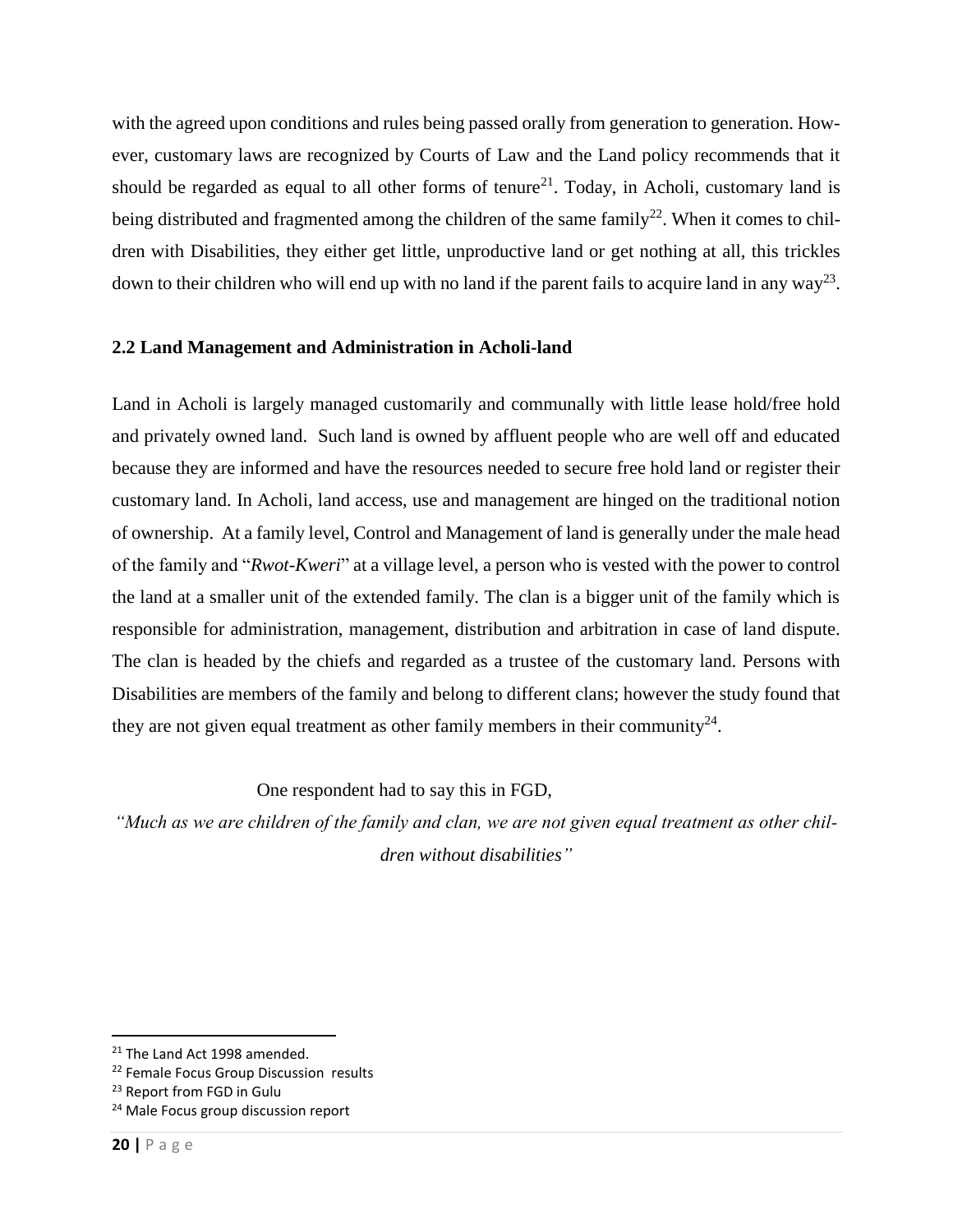#### <span id="page-20-0"></span>**2.1 Land Tenure systems effects on Persons with Disabilities**

Uganda's Constitution of 1995 and Land Act of 1998 (amended) recognizes four land-holding and tenure systems— freehold, mailo, leasehold, and customary—each with its own rules and each bestowing different rights and responsibilities concerning individuals. The Land Act defines customary tenure as "a system of land tenure regulated by customary rules which are limited in their operation to a particular description or class of persons.

In Uganda, customary tenure is becoming increasingly fragile. Many families have lost land, the poor and vulnerable have been chased off their land through land grabbing by the rich and Government in the name of investment and development, for example in Amuru, consultations are said to be done with affluent people neglecting the PWDs.<sup>25</sup> While customary tenure is equal to other forms of tenure in law, in practice it is often accorded a lesser status than other forms of tenure. For example, in cases of disputes statutory rules and forms of evidence often trump customary rules and evidence. Moreover the legitimacy of traditional leaders and institutions is increasingly being challenged as citizens seek out the authority of statutory institutions to administer land and resolve disputes<sup>26</sup>. The weakened legitimacy of traditional authorities has complicated land rights in Acholi Land. Persons with Disabilities are the most affected being neglected and denied equal access and utilization of customary land in Acholi<sup>27</sup>.

#### <span id="page-20-1"></span>**2.1 Existing Legal and Policy Framework**

Uganda is a signatory to the international legal frameworks, as a member of the United Nations, Uganda subscribes to the provisions of the Universal Declaration on Human Rights (UDHR). It is a party to the Convention on the Rights of Persons with Disabilities (CRPD) and its optional Protocol, the International Convention on Economic, Social and Cultural Rights, the International Convention on Civil and Political Rights (ICCPR) the Convention on the Elimination of all forms of Discrimination against Women (CEDAW) and the Convention on the Rights of the Child. The legal instruments emphasize that landlessness threatens the enjoyment of a number of fundamental

<sup>&</sup>lt;sup>25</sup> Reported by Chiefdom member interviewed.

<sup>&</sup>lt;sup>26</sup> Focus on Land in Africa; Women and customary Land Rights in Uganda 2014

<sup>27</sup> PWDs leaders Interviewed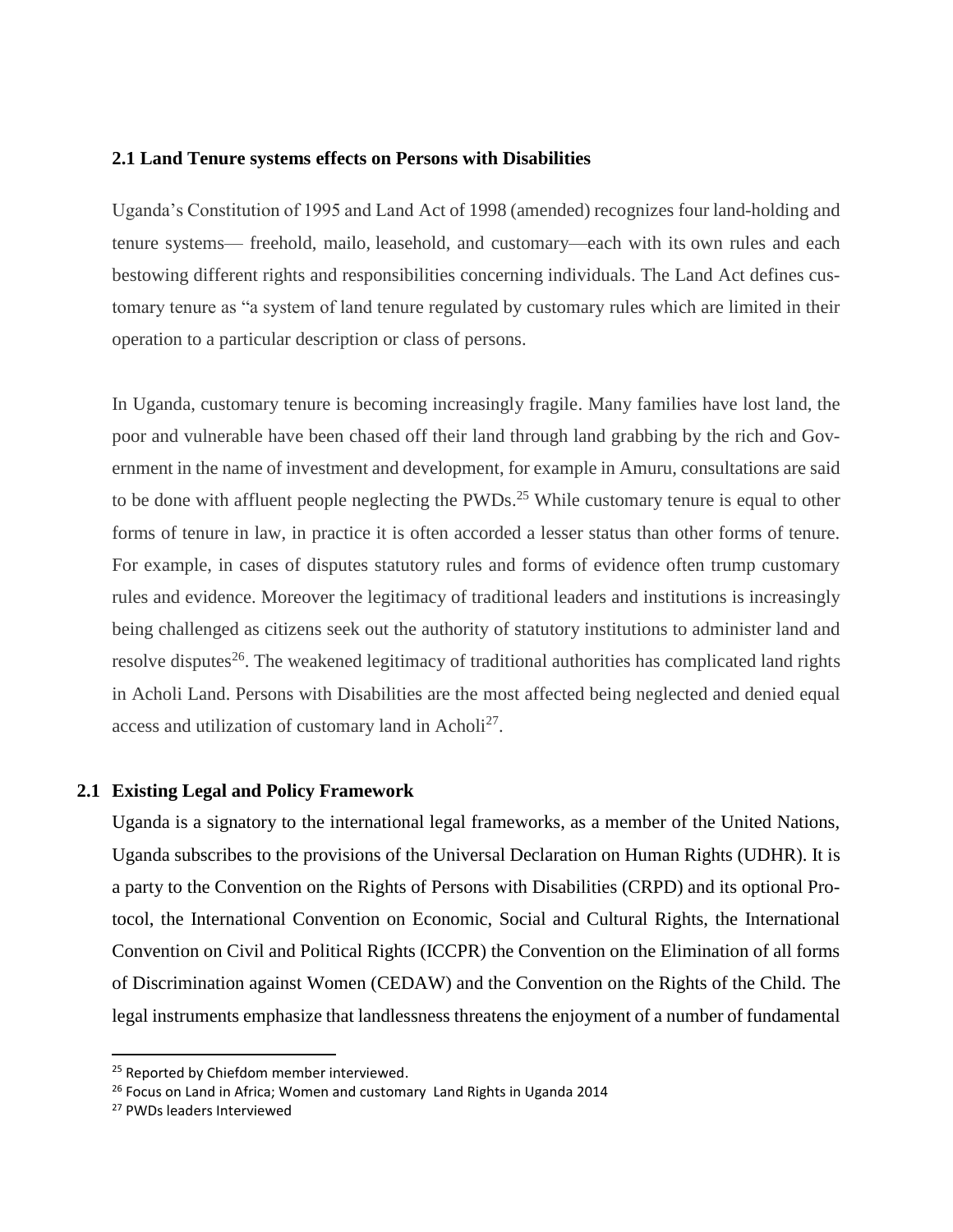human rights. Access to land is important for development and poverty reduction, but also often necessary for access to numerous economic, social and cultural rights, and as a gateway for many civil and political rights.<sup>28</sup>

Uganda is a party to the African Charter on Human and People's Rights, the African Charter on the Rights and Welfare of the Child and the Protocol to the African Charter on Human and People's Rights on the Rights of Women in Africa (the Maputo Protocol). All these legal instruments promote the rights of every person in society including Persons with Disabilities.

Uganda is bound to the treaties and declarations on Land Rights and issues. These Conventions have been reinforced by regional and global guidelines such as the Africa Framework and Guidelines on Land Policies in Africa (2009) urge Governments to neutralize land grabbing and its effects on marginalised persons. The African Union Declaration on Land Issues and Challenges in Africa (2010) emphasized that land laws provide for equitable access to land and related resources among all land users including the youth and other landless and vulnerable groups, and to strengthen security of land tenure for women which require special attention.<sup>29</sup>

The Voluntary Guidelines on Responsible Governance of Tenure of Land, Fisheries and Forests (Ministry of Lands and Housing 2012), the guidelines seek to protect the benefit of all, with an emphasis on vulnerable and marginalized people, with the goals of food security and progressive realization of the right to adequate food, poverty eradication, sustainable livelihoods, social stability, housing security, rural development, environmental protection and sustainable social and economic development.

Uganda recognizes property rights for Persons with Disabilities and women and outlaws discrimination. The Constitution of 1995 forbids discrimination against women. Section 32(1) provides, "the State shall take affirmative action in favor of groups marginalized on the basis of gender, age, disability or any other reason created by history, tradition or custom, for the purpose of

l

<sup>&</sup>lt;sup>28</sup>Elisabeth Wickeri and Anil Kalhan: Land Rights Issues in International Human Rights Law. [https://www.ihrb.org/pdf/Land\\_Rights\\_Issues\\_in\\_International\\_HRL.pdf](https://www.ihrb.org/pdf/Land_Rights_Issues_in_International_HRL.pdf)

<sup>&</sup>lt;sup>29</sup>http://www.uneca.org/sites/default/files/uploaded-documents/LPI/au declaration on land issues eng.pdf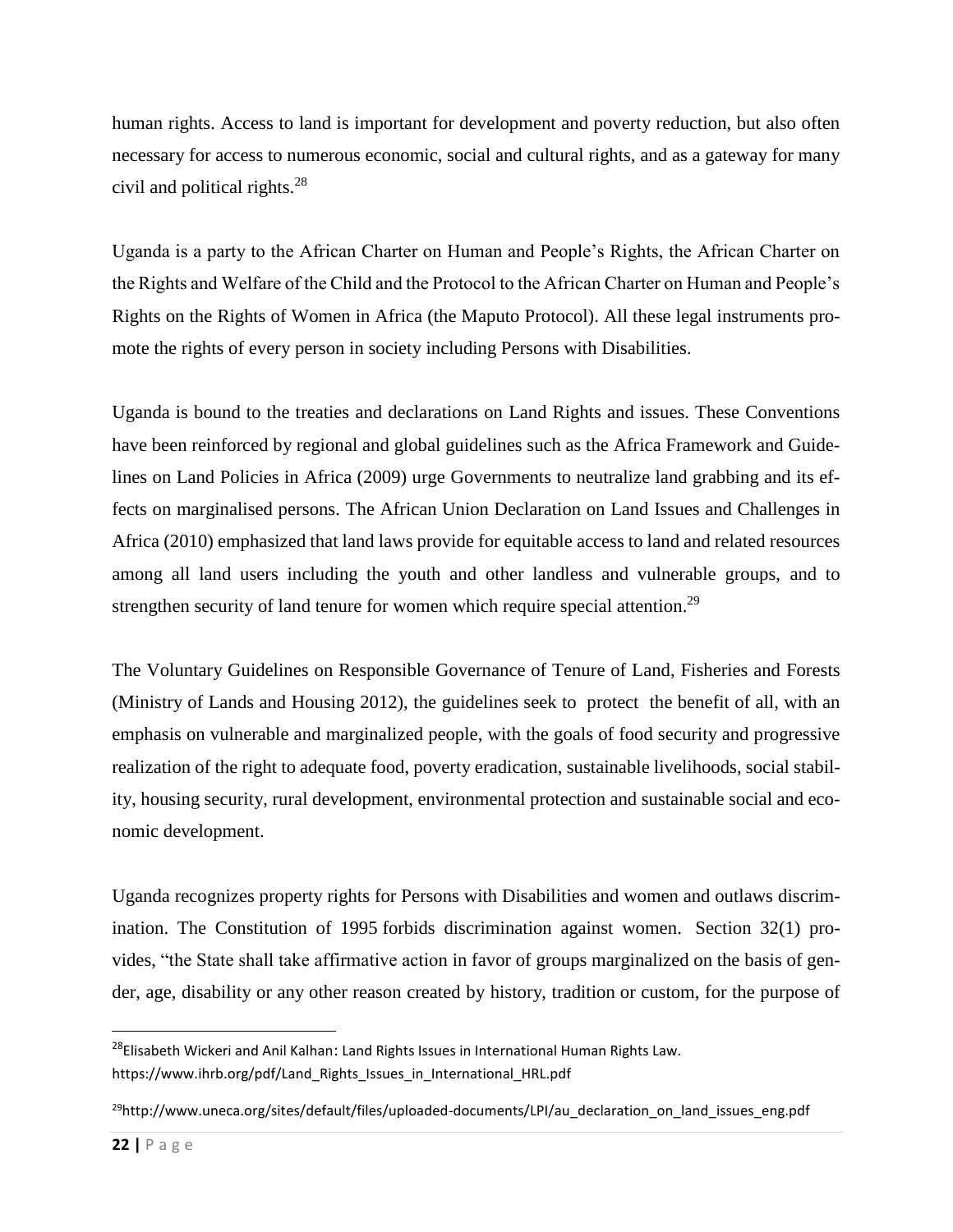redressing imbalances which exist against them." Much as we have good laws, implementation has been inadequate which affects the enjoyment of these rights by at the Persons with Disabilities and other vulnerable persons.<sup>30</sup>

Both the Constitution and Land Act of 1998 recognize customary tenure, but the Act makes an important exception in relation to the rights of Persons with Disabilities and other vulnerable persons. Section 27 provides, "Any decision taken in respect of land held under customary tenure, whether in respect of land held individually or communally shall be in accordance with the customs, traditions and practices of the community concerned, except that a decision which denies persons with a disability access to ownership, occupation or use of any land or imposes conditions which violate articles 33, 34 and 35 of the Constitution on any ownership, occupation or use of any land shall be null and void" (Section 35. Rights of Persons with Disabilities)<sup>31</sup>

<span id="page-22-0"></span>l

<sup>&</sup>lt;sup>30</sup> Comment from Senior Community Development officer in charge Gender and Disability -Gulu District  $31$ The Constitution of the Republic of Uganda and the Land Act 1998 amended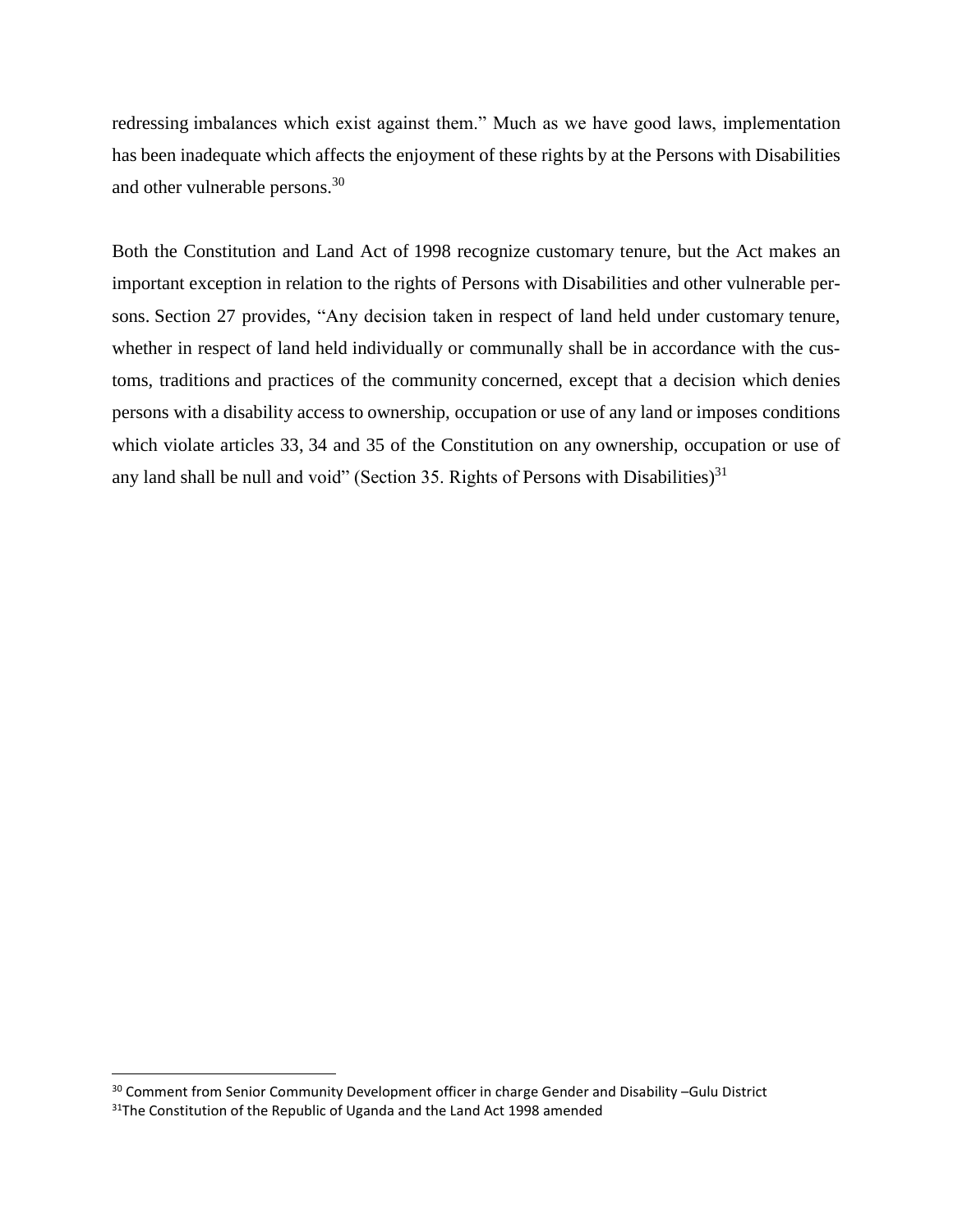# **Chapter 3: Findings of the Research Study**

### <span id="page-23-0"></span>**3.0 Introduction**

Consultations with Persons with Disabilities, their leaders, District officials and other stakeholders were analyzed for common themes crossing all operations in key domains including protection issues of Land rights, Barriers in accessing customary land and recommendations. Findings are presented in three parts i) Protection issues of Persons with Disabilities and Land rights, ii.) Barriers in accessing Land Rights and iii.) Recommendations to different stakeholders.

## <span id="page-23-1"></span>**3.1 Protection issues of Land Rights for Persons with Disabilities**

### <span id="page-23-2"></span>**3.1.1 Level of awareness of land rights among Persons with Disabilities**

The rights of Persons with Disabilities as enshrined in the Constitution of the Republic of Uganda articles 32 and 35 and PWD Act 2006 (which is under amendment) provides that Government should create awareness of the rights of Persons with Disabilities, It was noted that the majority of Persons with Disabilities in the study Districts of Acholi are not aware of their rights and the right to access and own land.

It was noted that three quarters of persons with disabilities interviewed reported that they have ever experienced discrimination, marginalization and abuse based on their disability and sex<sup>32</sup>. It was established that there is a lack of awareness of the rights of Persons with Disabilities ranging from Family, community and institutional levels. Persons with Disabilities experience the worst form of discrimination at family level when it comes to access and utilization over family land<sup>33</sup>. The situation is worse with Women and Girls with Disabilities who face double discrimination based on gender and Disability. It was reported that since customary land ownership is evolving, most families are now dividing land for the children in the families, but Persons with Disabilities are at times not given any share of the land with the rest of the family members<sup>34</sup>.

<sup>&</sup>lt;sup>32</sup> PWD focus group discussion June 2017-Gulu and Kitgum

<sup>&</sup>lt;sup>33</sup> Report PWD leaders in Kitgum

<sup>&</sup>lt;sup>34</sup> Senior Community Development Officer Kitgum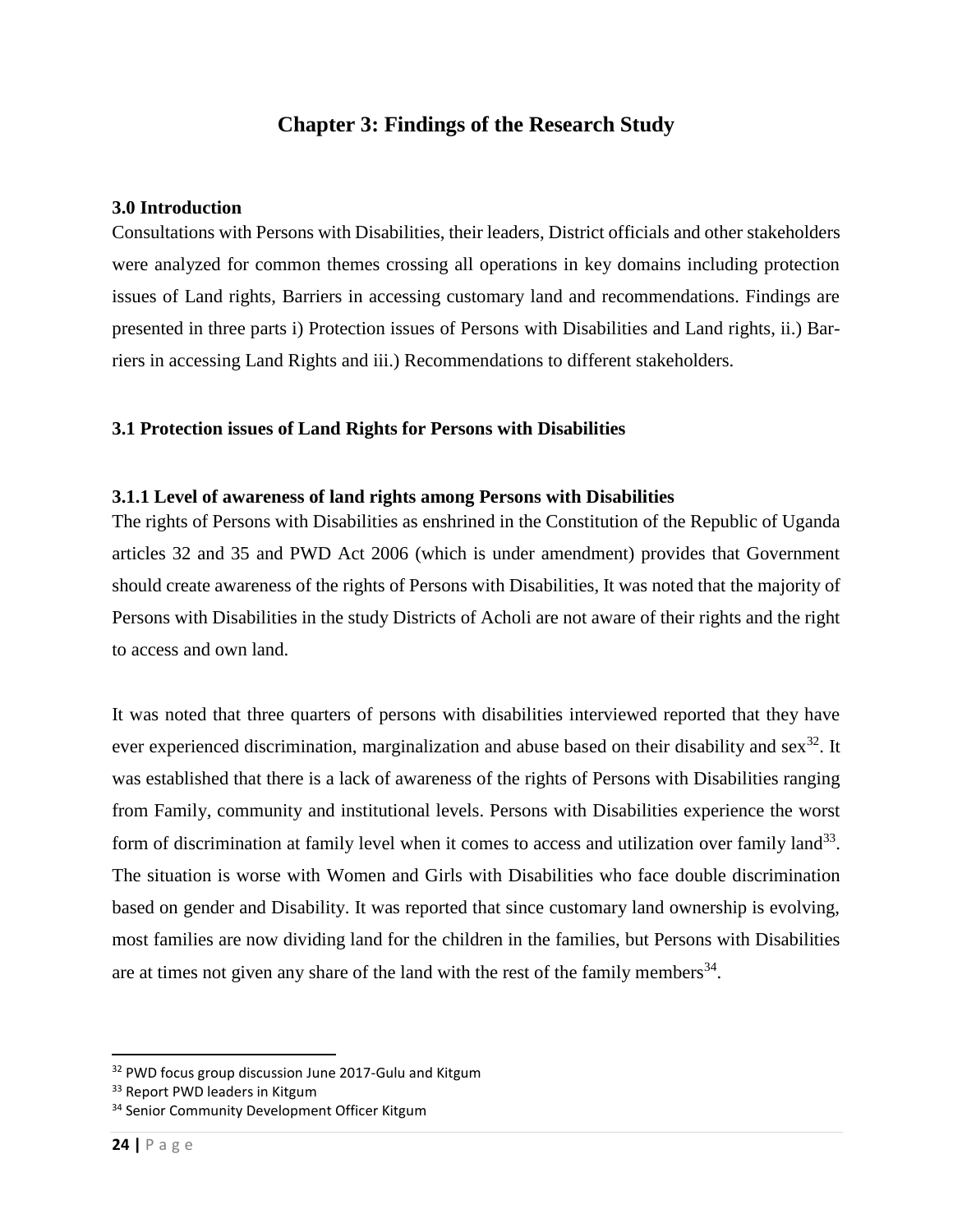#### One respondent had to say this:

*"If you are given any small piece then it is "a big favor" not a right, then you should be grateful and be contented with the small portion*<sup>35</sup> .

**"***We are usually given the smallest portion of land and normally a plot which is regarded as infertile compared to the non-disabled brothers who are given big portion. They believe that Persons with Disabilities do not have the capacity and ability to utilize the land,"* reported by district councilor PWD in Kitgum District.

The majority of leaders interviewed indicated limited knowledge of the existing legal framework that protects and promotes the rights of Persons with Disabilities. They cited the Constitution of the Republic of Uganda that protects the rights of people and the provision for the land for the people but for the case of Persons with Disabilities, clan leaders, Government officials and local leaders were not able to understand the existence of PWD Act, 2006 and the UN convention on the rights of Persons with Disabilities.

The land rights abuse reporting mechanisms have been complicated for Persons with Disabilities as reported by a majority of the respondents in the FGDs. It was indicated that even when Persons with Disabilities report land disputes to Local Leaders, especially local council I, Clan leaders and local Council court officials, there is usually a negative reception and no action is taken to address their problems. Persons with Disabilities interviewed reported that their leaders (local council system and chiefdoms) ignore them because they are poor and cannot provide anything tangible to them that has led many Persons with Disabilities fail to report cases of abuse and suffer silently.

*"Even when you take your case to local council I, II or Local Council Court and the clan, nobody listens to you and no action is taken. Instead they say you are bothering them," reported by a Woman with Disability in Omoro District.*

The study participants further reported lack of awareness of their rights by the family members and leaders subjecting Persons with Disabilities to unfair treatment both within the families and

<sup>&</sup>lt;sup>35</sup> Report from the chairperson council for Disability-Kitgum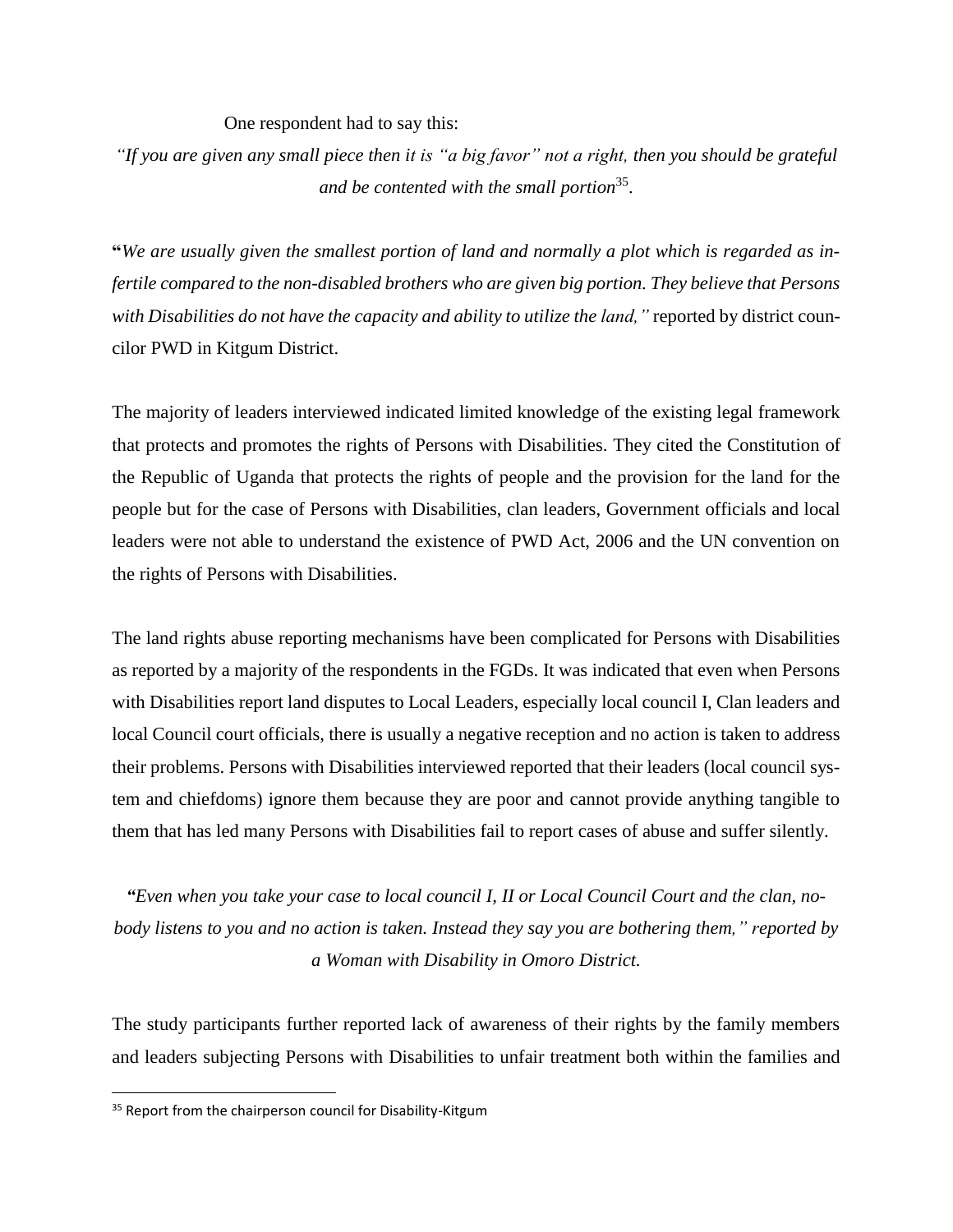community contrary to the UNCRPD Article 12 that asserts the right to equality before the law. It was noted that Women with Disabilities are reporting land disputes to the local Association of Women with Disabilities (GUWODU) and the cases were referred to FIDA, Action Aid and police, but no follow up was made to establish the status by the researcher. Disabled Peoples' organizations need to put in efforts to follow up cases up to the end if rights violations of PWDs are to be challenged.

# <span id="page-25-0"></span>**3.1. 2 Stigma and Discrimination**

Persons with Disabilities in general recounted negative attitudes in their communities, which leads to multiple levels of discrimination and greater vulnerability which culminated into denial of access to land, violence and exploitation. It was noted that Persons with Disabilities are experiencing discrimination at family level when it comes to land distribution, access and utilization.

It was noted that Land rights, control, access and utilization for Persons with Disabilities who have acquired a certain level of education is fair as reported by the Chairperson council for Disability Kitgum, since they believe that they know the law and are able to take action in case of any challenge. However, the majority of PWDs who are uneducated are not valuable in the family and community and they are looked at as a burden to the family and the entire society.

The interviewed stakeholders and Persons with Disabilities reported that many families and the community view them as people who are half human, not valuable and cannot contribute to the society; this has also contributed to high levels of marginalization in land matters $36$ . Also persons with a hearing impairment reported lack of involvement in decision making on issues related to land.

One respondent had say *"you are looked at as a person not in position to utilize the land for any gainful purpose"*

<sup>&</sup>lt;sup>36</sup> Reports from stakeholders interviewed from Gulu and Kitgum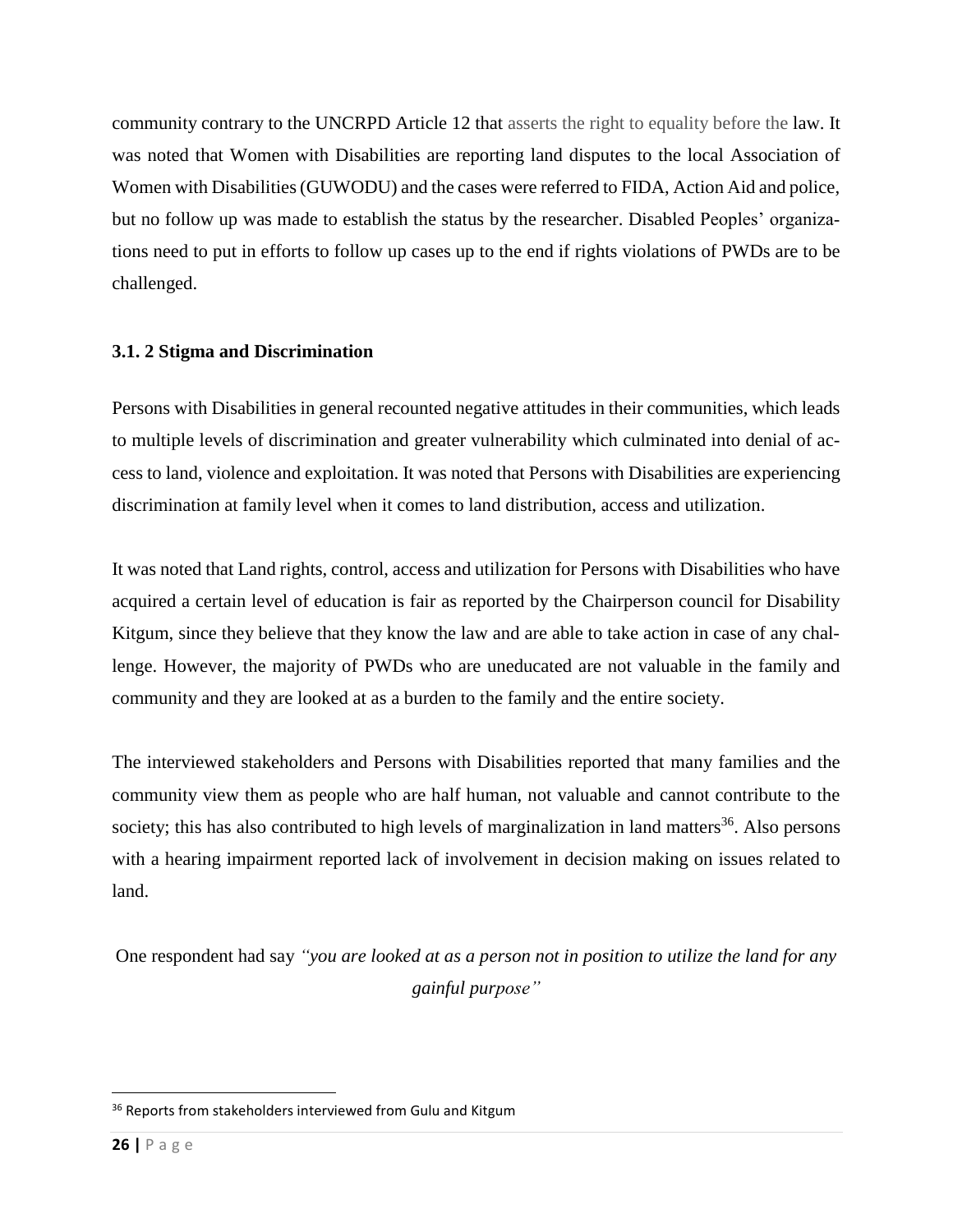*"Even if you are a male Person with Disability who is married, you are given little piece and your other brothers are given bigger piece because of your disability, if you are a male Person with disability who is not married, you are not allowed and not even given access to land because they believe that you have no children to look after, so you do not have the ability to utilize the land and capacity to manage the big piece of land<sup>37</sup> .*

A male respondent with physical disability and a survivor of a land mine in Kitgum said*,* 

*"I was allocated land by my father before he died, but when I acquired my disability, my wife abandoned me and my brothers later chased me from the family land."*

A member of a Focus Group Discussion noted,

*"Even if you are the first born male child and you have any disability, you are perceived to be weak and not able to protect the family land."*

The control, management and administration of the family land in Acholi is usually the responsibility of the elders and men, however it was noted that even if the first born male child with disability is in the family, the control is given to the young boys without disabilities because it is believed that they have the physical ability and capacity to manage and protect the land for the family but not a person with impairment.

# <span id="page-26-0"></span>**3.1.3 Women and Girls with Disabilities**

Women and Girls with Disabilities (GWWDs) of all age groups are the most vulnerable and marginalized group in the community<sup>38</sup>. Land grabbing is more common on Women with Disabilities who are single mothers and widows<sup>39</sup>. Women with Disabilities who are not married but have children in their families are given limited access to a small portion of the family land. Sometimes they are denied access and utilization by their brothers who have the control and authority over the family land.

<sup>&</sup>lt;sup>37</sup> Male Focus Group Discussion- Kitgum Respondents assertion

<sup>&</sup>lt;sup>38</sup> Report from Senior Community Development Officer Gulu

<sup>&</sup>lt;sup>39</sup> Female Focus Group Discussion - Gulu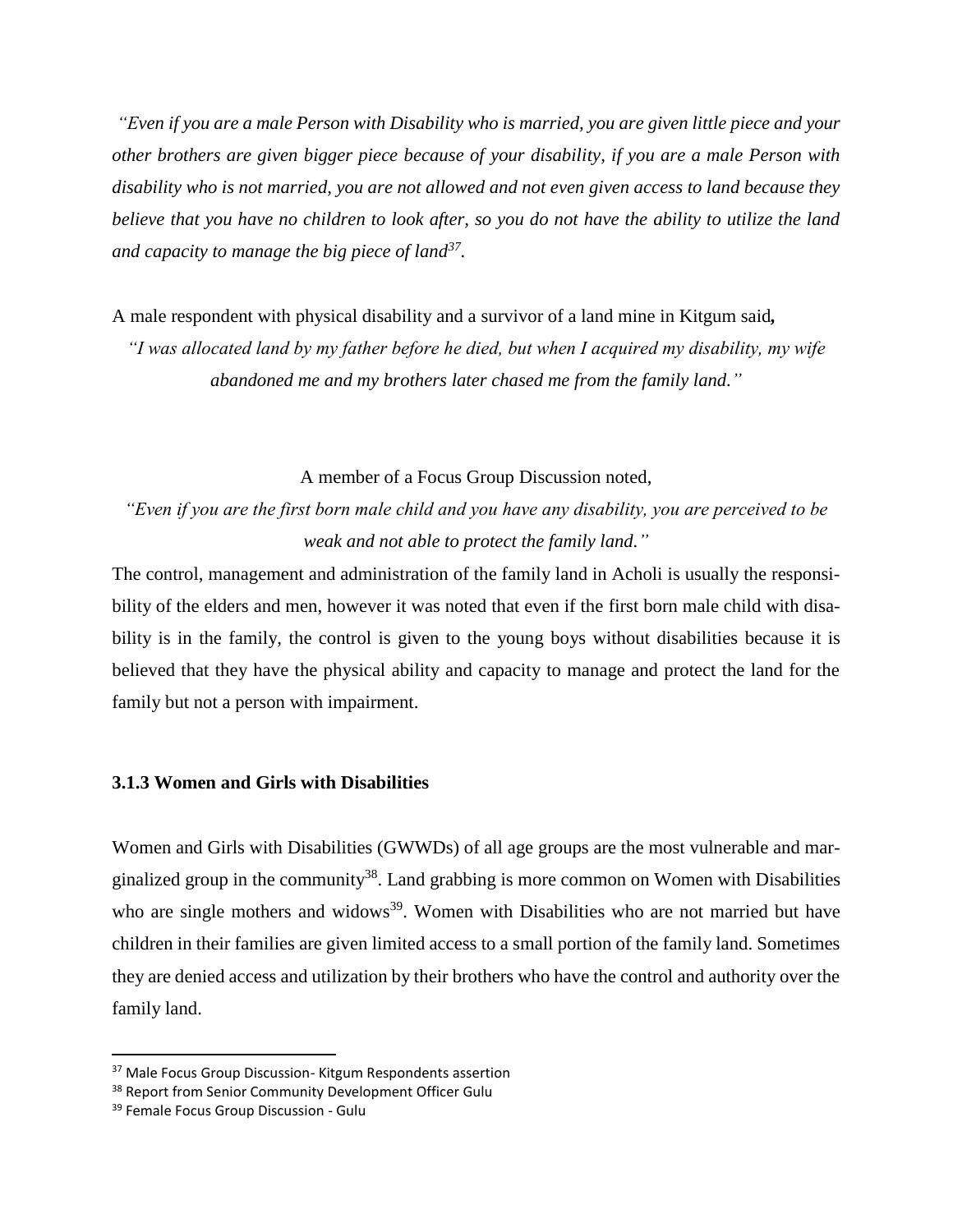**"***I was evicted from my land after my husband's death; my brother in-law said I was a misfit in the family. They took away my children and sent me out of home. When I tried reporting the case to LC I, they threatened that they will kill me if anybody is arrested from the family"* Woman with Disability from Awach sub county, Gulu District.

*"My husband died and left me with 6 children; I went to the camp and returned in 2011 to my ancestral home. When there was need to start a school in our village, my land was identified by the family who was part of school management committee and gave a large portion of my land to school without my knowledge and consent. I have tried all ways to ensure my issue is heard by the leaders from the Local council I to the district, but no one has given me a chance to say a word. Instead all the leaders and family members are saying I am against development and if I continue disturbing people I would be bundled and thrown in Karuma since I can't walk."* A woman with Disability in Lapinyoloyo Village, Koro Sub-county.

It was noted that Women with Disabilities who are widows do not have inheritance rights because they are considered to be misfits and do not have a say on the family land. "*We are treated in our families as if we are not human"<sup>40</sup> .* The war context has dismantled the social network and the communities have been more individualized. The vulnerable persons find it easier to be in the urban area where the disability organizations are active like in Gulu and can allow them to survive more satisfactorily. The dynamic in the villages is now more hostile and the land grab context targets the vulnerable.

### <span id="page-27-0"></span>**3.1.4 Participation and Decision Making**

Information derived from key informants noted that Persons with Disabilities are perceived to be weak, incapable and cannot make any valuable decisions regarding customary land. Persons with Disabilities reported that they are never consulted nor involved in decision making on land.

One respondent had this to say

l <sup>40</sup> Human Rights Watch Report 2010, Violence Against Women with Disabilities in Northern Uganda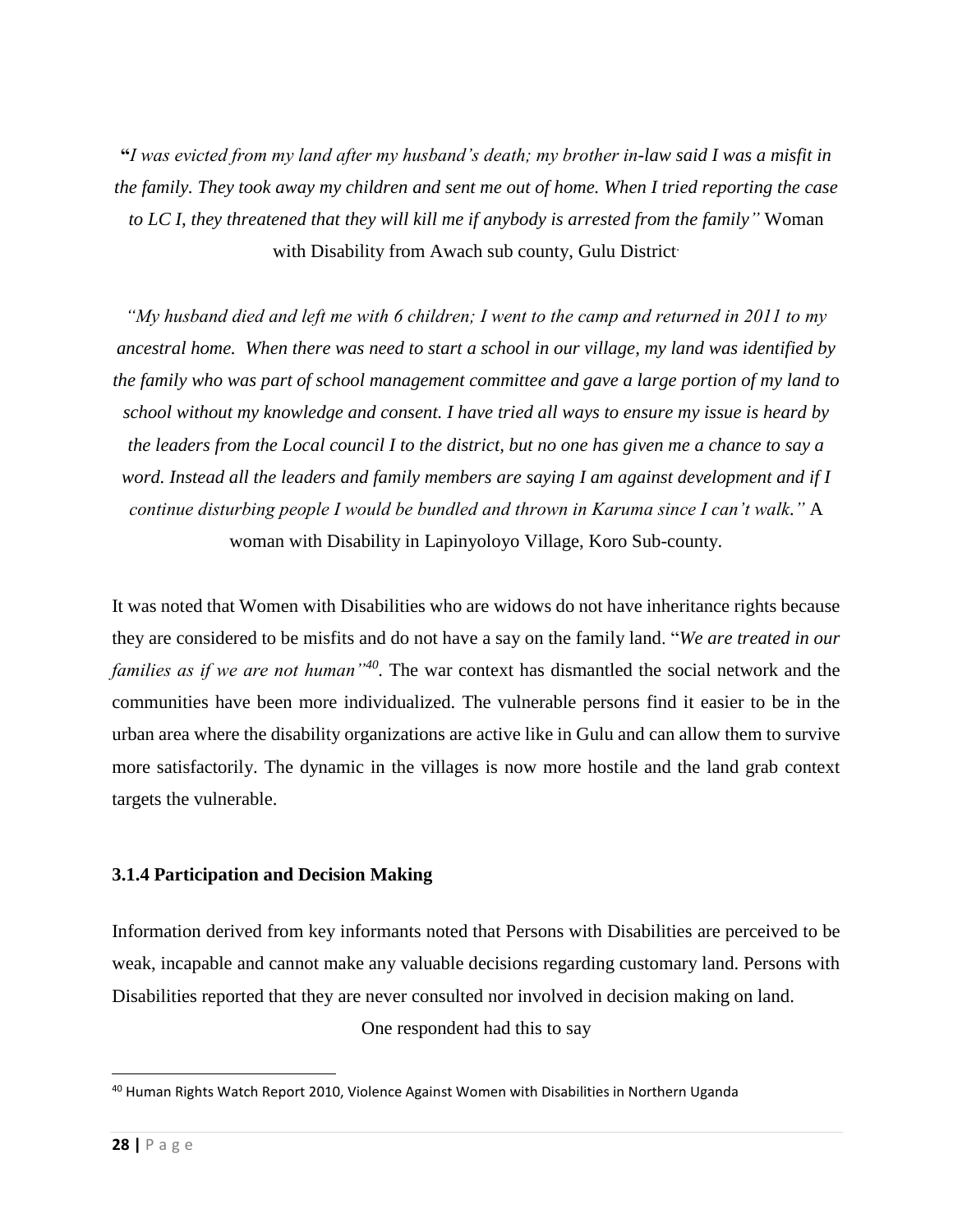"*When community meetings or family meetings are called to discuss land matters, they are not involved. Even when you are in the meeting, you are not allowed to talk. The situation also depends on the level of education of the PWD, for example if you are educated and employed sometimes they call you for meetings"* 

The decisions of Persons with Disabilities are not sought at family level regarding land matters. It was reported that women with Disabilities are not always invited to attend land meetings since land issues are believed not to concern them. They are neglected and not allowed to say anything regarding any decision on land. This is because it is believed traditionally that women are not custodians of land in Acholi.

One respondent with a hearing impairment had to say this:

*"I remember when there was a land wrangle in our family in 2014, the meeting was called and all the family members attended but I was not informed and did not know what happened since I did not attend the meeting. But later I was forced to sign a document which I did not know the content"* 

Another respondent with visual impairment said this:

*"After my father's death, my family decided to sell some piece of the family land but every child*  was involved even my younger siblings. I was not informed and I did not attend the meeting but *later on I was tipped by a friend about the plan, when I raised the complaint my uncle said I would be chased from home since they are just helping me to live there. The land was sold and the money was shared but I was not given anything," said a person with a Visual impairment*

#### <span id="page-28-0"></span>**3.1.5 Representation**

Representation is another form of recognition of the marginalized group in any society. However, this is not the case for Persons with Disabilities in land management and Administration. The Land Act 1998 as amended 2010 provides for the establishment of the Land Commission, District Land Board and Sub county Land committee in section 59. This provision does not provide for representation of Persons with Disabilities on District Land Boards and Sub county Land committees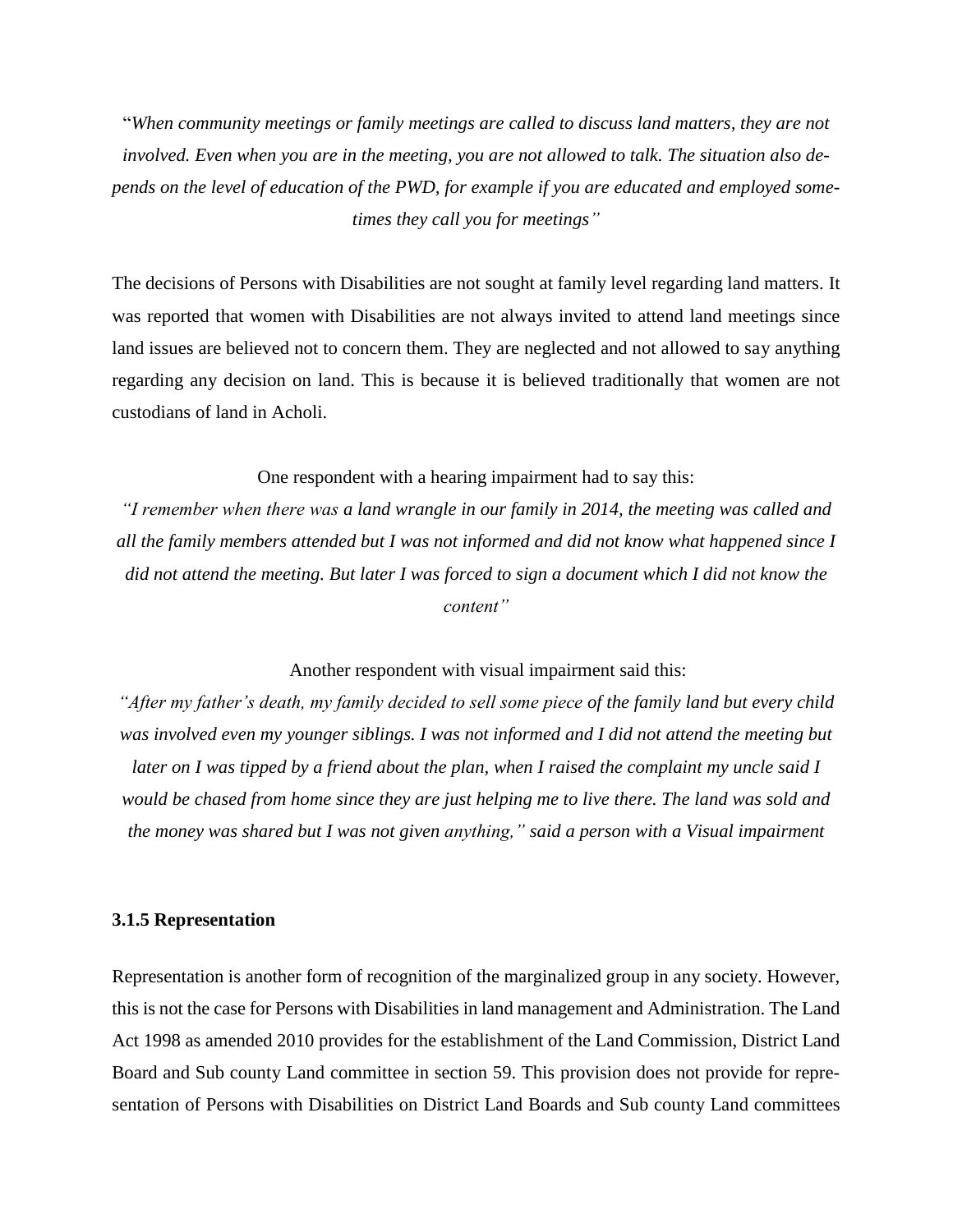as well as the Land Commission. The traditional chiefdom in Acholi provides for representation of women at chiefdom Council but does not provide for representation of Persons with Disabilities<sup>41</sup>. The voice of Persons with Disability is not represented on these important bodies. Therefore, this shows that a PWD right is overlooked. There is need to advocate for inclusion and representation of Persons with Disabilities in Land management and Administration at all levels.

#### <span id="page-29-0"></span>**3.1.6 Violence against Women with Disabilities**

Women with Disabilities experience physical and emotional violence in land matters much more than other women, they experience multiple discrimination, violence and abuse many times in their life especially from family and neighbors<sup>42</sup>. Violence that is experienced imposes fear and stigmatization that leaves Women with Disabilities to remain silent while experiencing continued abuse and challenges in their families without reporting.

One female respondent in Pece Division Gulu District had to say this:

*"I fear reporting my brothers to the authorities because they have threatened to kill me; instead I opted to leave the family and came to rent a house in town because I was told I would be burnt in the house if I continue utilizing my father's land. Not even my children are allowed to reach* 

*there"*

Chairperson District Council for Disability-Kitgum reported:

*"Women with Disabilities are dying because of land problems, a woman with physical Disability died recently in May 2017, because of depression after being evicted from her husband's land. The family of the husband claimed that she was bewitching their children and she was sent out of the land with her two children, later she died one week while she sought refuge in the hospital"*

One female respondent in FGD in Gulu had to say this**:** 

l

<sup>&</sup>lt;sup>41</sup> The Land Act 1998 amended

<sup>42</sup> NUWODU baseline report on Gender Based Violence and Human Rights Watch Report 2010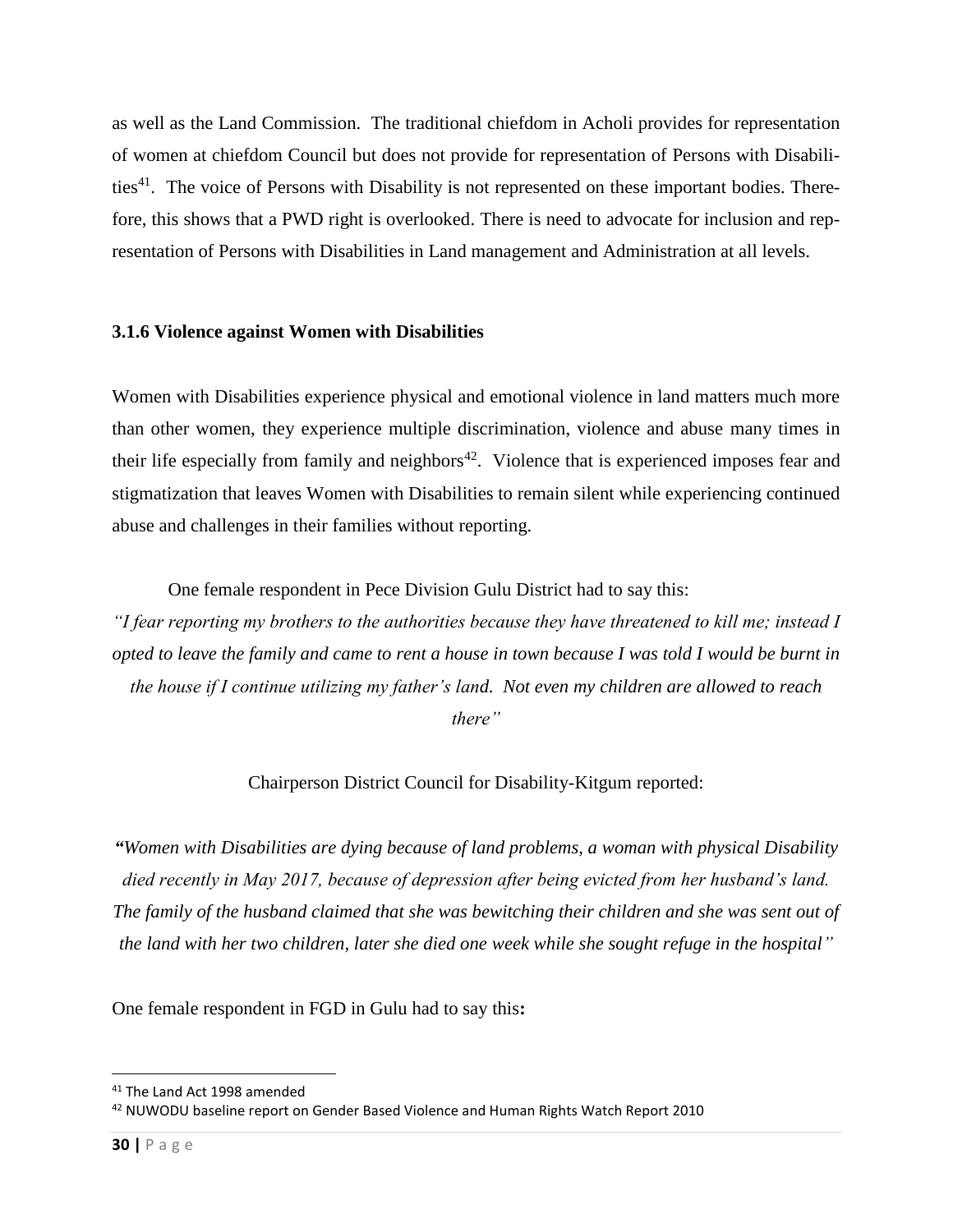*"Many times we are not regarded as human beings, in my family, they tell me in my face that I am a no body, a disgrace and a shame to the family and any problem that comes to the family it is because of my disability. Recently, the family had a meeting to sell land to help my younger sister, I was not informed and my sister was given the money but when I asked that I should also be supported, my mother abused me that I am the cause of their problems and I cannot touch anything of the family,"*

One female respondent with disability in Awach-sub County, Gulu District had to say this:

*"Am suffering in the hands of my own children, my own twin sons are chasing me away from the land my husband left me with, they beat me, dig up to my court yard, when I speak they beat me up. I am in dilemma I cannot even report them anywhere, my disability and poverty cannot allow me do anything, I know reporting needs money to bribe so that I can be listened to,***"**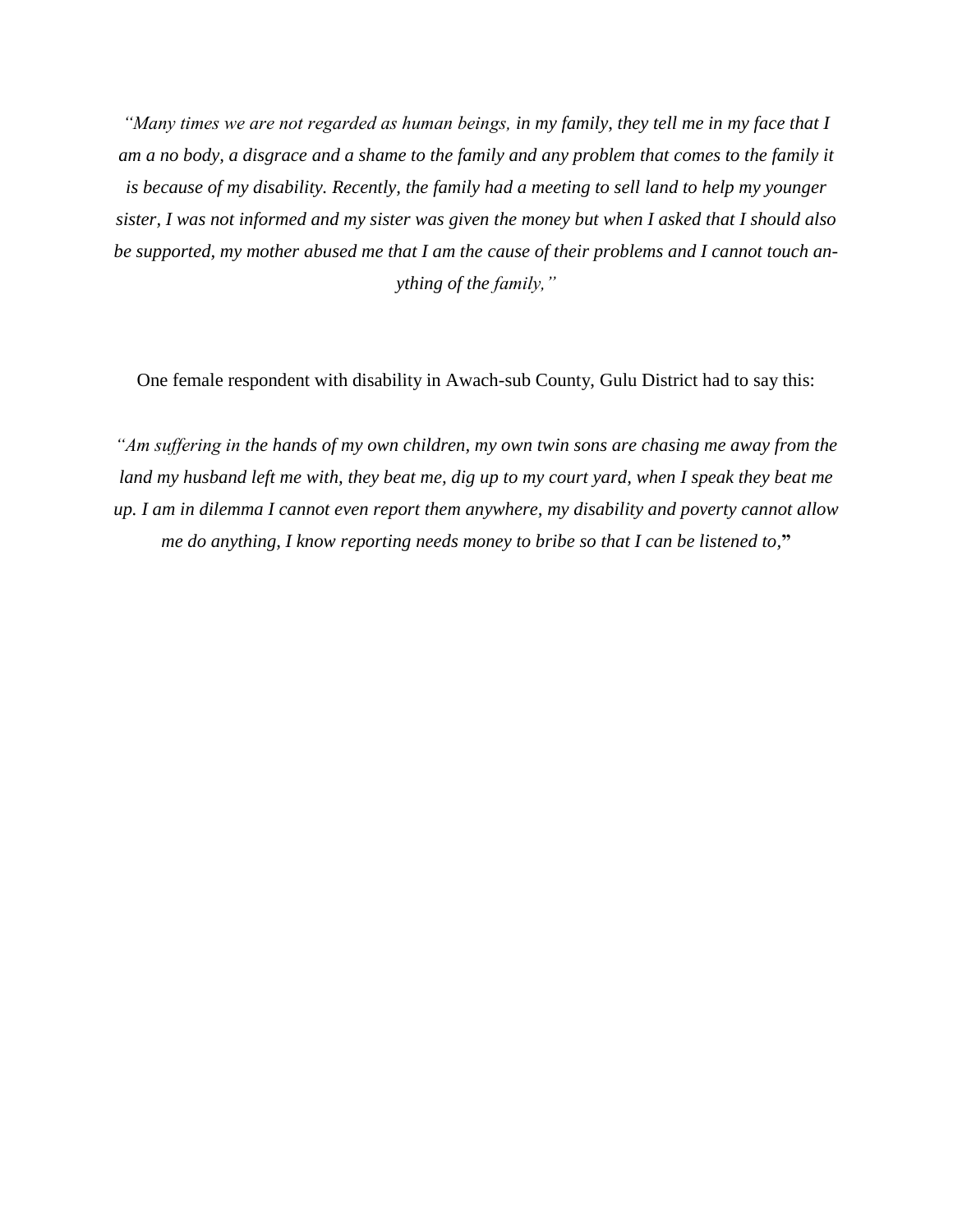### <span id="page-31-0"></span>**3.1.7 Denial of Inheritance Rights**

Persons with Disabilities we interacted with reported that a majority of them are sometimes denied inheritance rights and ownership under the customary system. It was noted that after the 26 year civil strife in Northern Uganda, many women with Disabilities failed in their attempts to re-position on their land. Trespass on their land by relatives and neighbors happened when Women with Disabilities were left behind in the Internally Displaced Camps. Much as this affected the general population in Northern Uganda, but PWDs were more affected and this has led to violation of their rights due to negative social cultural attitudes including lack of political will that has increased the vulnerability of Persons with Disabilities under customary and communal land tenure systems<sup>43</sup>.

# <span id="page-31-1"></span>**4.0 Barriers and Challenges Hindering Access, Control and Utilization of Customary Land by Persons with Disabilities in Acholi land.**

## <span id="page-31-2"></span>**4.1 Negative attitude and stereotyping**

It was established through focus group discussions and key informants interviewed that, negative attitudes and lack of respect for Persons with Disabilities hinder access and utilization of customary land in Acholi. It was noted from the respondents that family members and the community have negative perceptions about Persons with Disabilities; they are not respected and are given limited opportunity to access and utilize customary land.

### *One male respondent had to say this:*

*"Persons with Disabilities are regarded as evil, not human enough and sick without any ability to utilize land. For example those with hearing, visual and intellectual disabilities are denied access and utilization of land in the community. They are treated as dependents so; therefore, there is no need for them to have their own land. This perception goes beyond land and includes other property like animals"*

<sup>43</sup>Human Rights Watch Report: Violence Against women with Disabilities in Northern Uganda 2010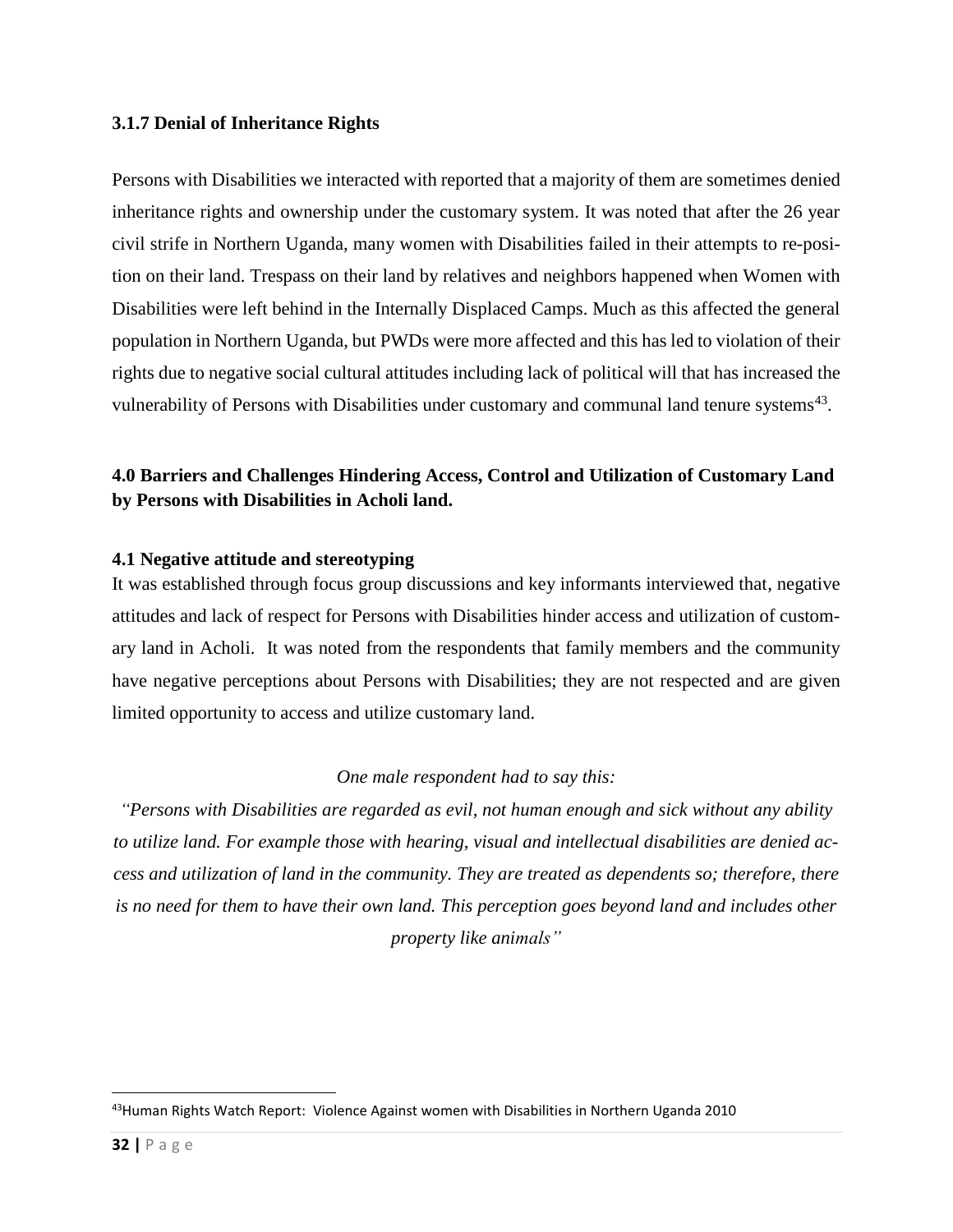#### <span id="page-32-0"></span>**4.2 Fear and intimidation**

Due to neglect, insults and derogatory language use by family members and community against Persons with Disabilities, majority of PWDs have low self-esteem. This kind of treatment has subjected PWDs to fear and increased low self-esteem and a reluctance to voice their concerns.

Senior Community Development Officer Gulu had to say this:

*"Majority of PWDs fail to speak out their issues to keep harmony with the family members and the community. The situation is worse with Women with Disabilities who cannot speak on the challenges they are facing"*

The fear and intimidation PWDs experience has hindered them from exercising their rights and to demand for equal opportunity to access and utilize customary and communal land.

#### <span id="page-32-1"></span>**4.3 Communication Barriers**

Failure to equitably participate in Land issues has affected their involvement in decision making. Persons with Disabilities especially the deaf are left out because of communication barriers, their families are not interested in learning sign language and oftentimes gestures are used to communicate with unclear understanding or misinterpretation. This has greatly affected their participation in meetings and decision making on land matters.

#### <span id="page-32-2"></span>**4.4 Poverty and Disability are related**

Most Persons with Disabilities are amongst the poorest of the poor, they cannot afford legal fees and the resources needed to demand and defend their rights.

#### Male Councilor Representing PWDs- Kitgum District reported that:

"*PWDs who had received little pieces of land from their families end up selling and shifting to towns where they can either be involved in odd jobs (shoe shining, selling small items on roadsides and others begging for handouts), this has rendered many Persons with Disabilities more vulnerable in society for instance men end up being involved in dubious and risky dealings (theft and smuggling) and women end up being sexually abused and producing children with no fathers to provide basic needs"*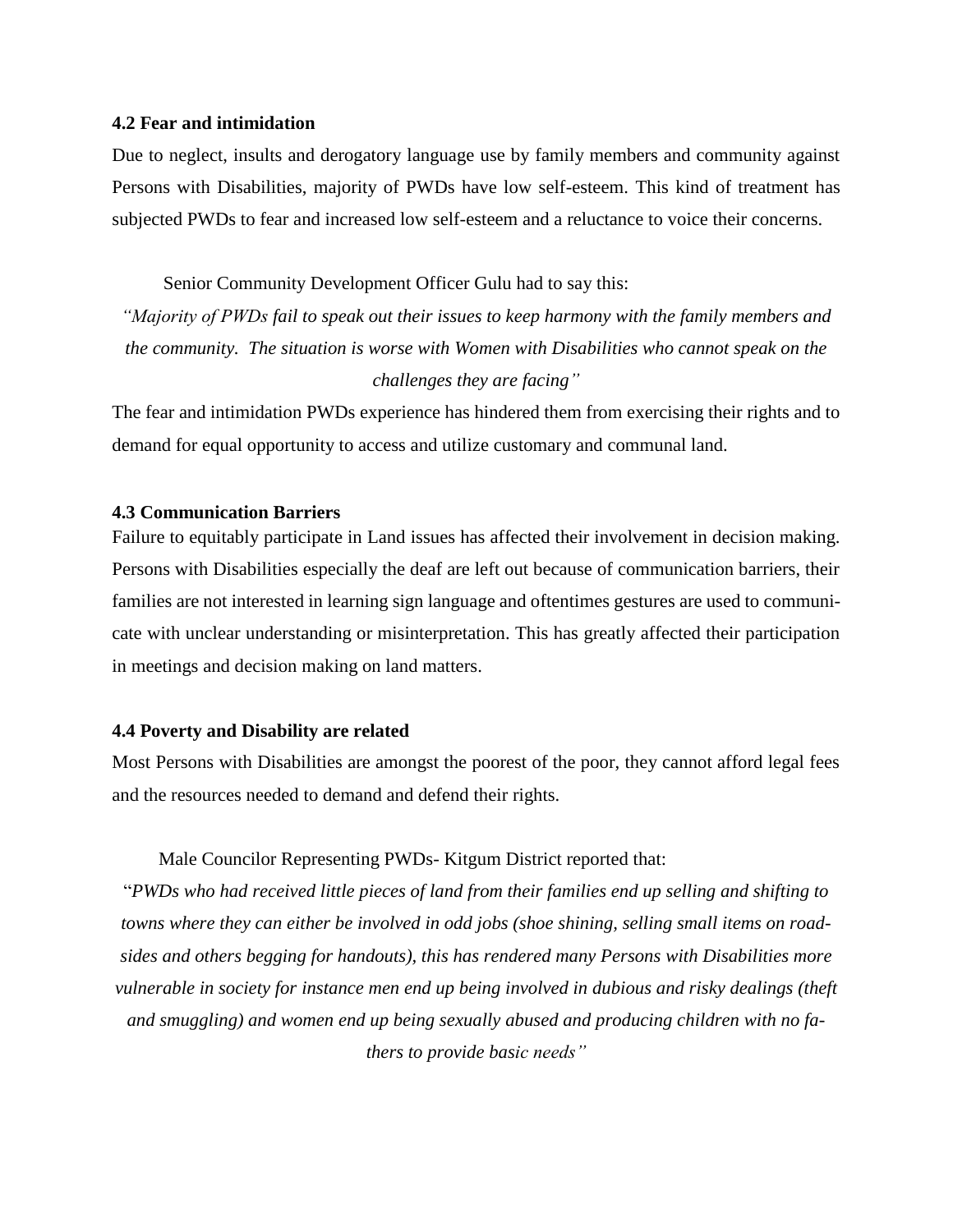#### <span id="page-33-0"></span>**4.5 Lack of involvement in decision making processes on matters related to land**

Persons with Disabilities are often not consulted and involved in meetings on land matters. Their lack of participation hinders their access, control and utilization of customary land. It was reported that clan and family meetings exclude Women with Disabilities.

 Female councilor representing PWDs Gulu reported that: *"Family decision to sell land has nothing to do with Persons with Disabilities"*

#### <span id="page-33-1"></span>**4.6 Weakened cultural systems**

The prolonged wars in Acholi-land have affected clan Leaders and Chiefdom Officials in Acholi. They have failed to protect the rights of Persons with Disabilities. It was reported that clan leaders and Chiefdom officials are more interested and active in Political issues than cultural issues.

Chairperson District Council for Disability Kitgum reported that:

"*Even when Persons with Disabilities try to reach them with their land cases, they are never served justice because they have no money to pay transport*"

Persons with Disabilities reported that some of them usually lose land cases in the name of derailing public development when there is need to do development; the target land is usually for PWDs. In addition, it was noted that the chiefdom and or clan heads have limited power over family land and cannot influence family decisions.

# <span id="page-33-2"></span>**4.7 Lack of information and knowledge about legislation that protects and promotes the rights of Persons with Disabilities among duty bearers and rights holders**

Persons with Disabilities interviewed seemed not conversant with the legal instruments that protect the rights of all Ugandans in matters related to Land.

### <span id="page-33-3"></span>**4.8 The Post conflict Effect**

This is reducing joint ownership of land by family members, after returning from Internally Displaced Camps, many people including Persons with Disabilities did not return to live in rural areas, they divided their family land and sold off to move to urban centers to seek security and quick monies thus causing land fragmentation. It was established that the war destabilized family ties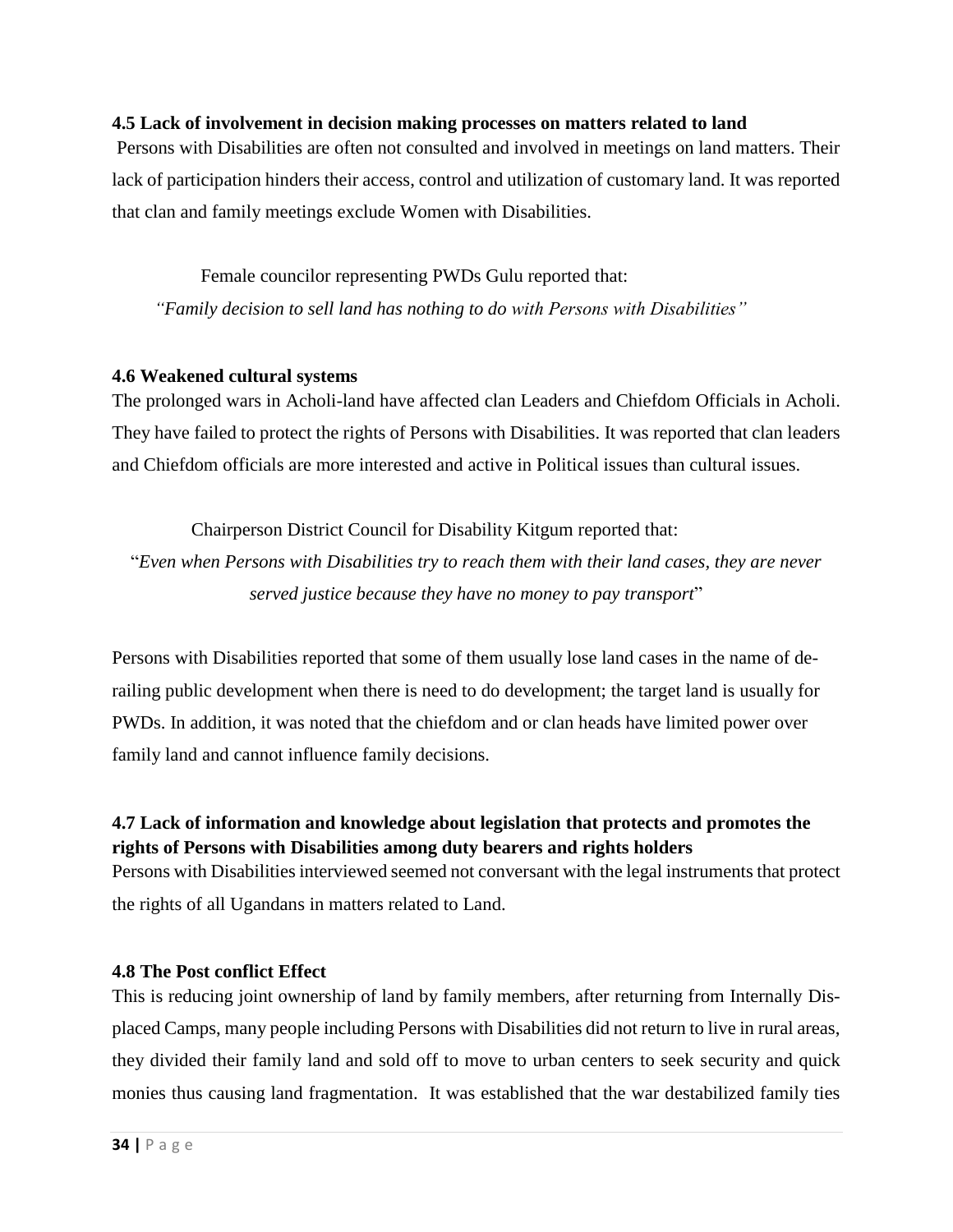and institutions unlike in the past, PWDs were collectively supported within their families. However, after the war, people started re-organizing to their chiefdoms with no or little support for persons with disabilities.

One respondent in FGD in Gulu had to say this:

"*If you have a land case and you do not have money to transport the clan leaders, your case can not be heard. People want money to settle cases right from the clan, local council and police"*

#### <span id="page-34-0"></span>**4.9 Lack of Love and social support for Persons with Disabilities**

It was reported that most parents and relatives of Persons with Disabilities do not love them because of their disability. They are regarded as a burden, dependents on the family and their contribution is perceived as being little. Therefore, these affect their equal opportunity to access and utilize family land.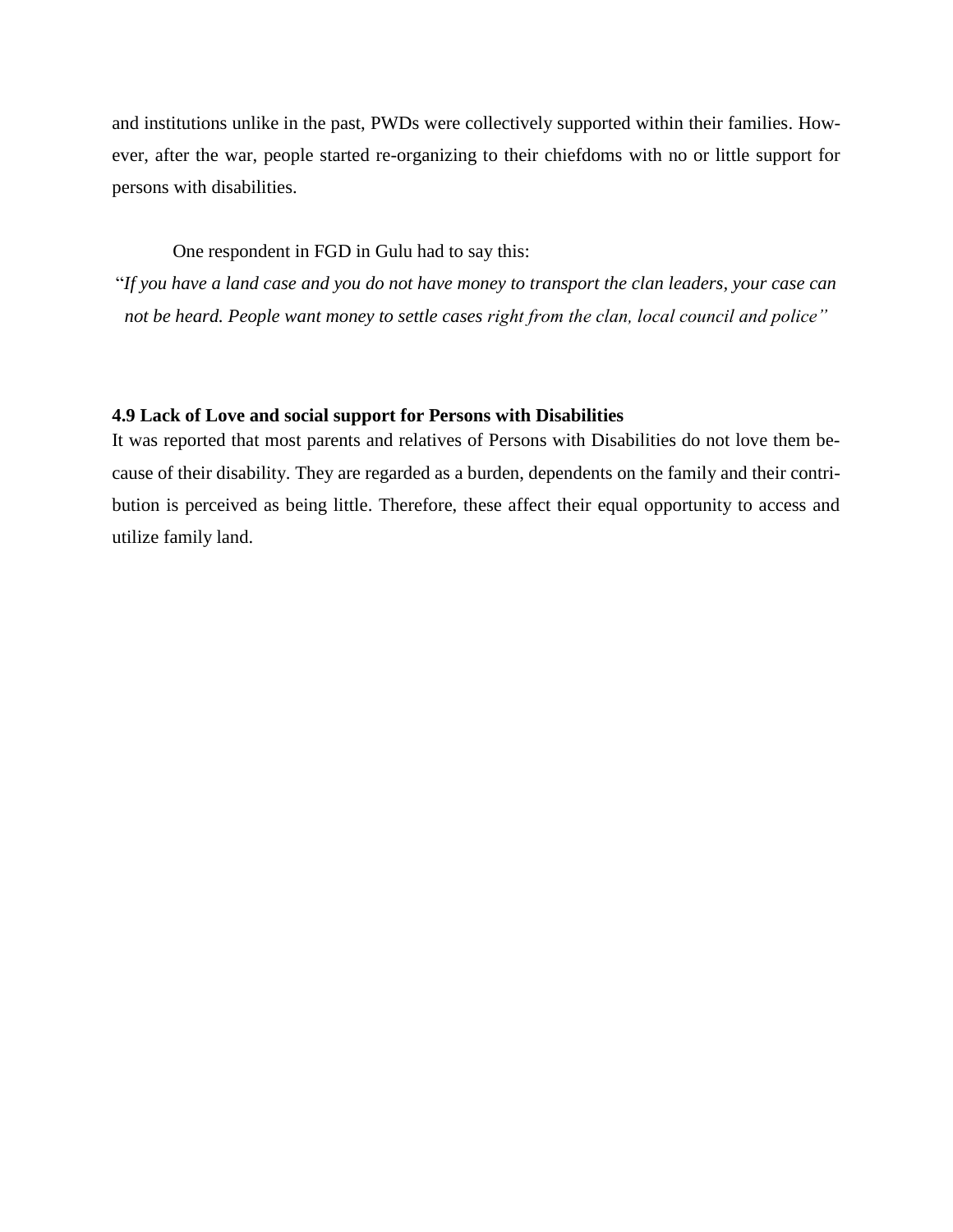# <span id="page-35-0"></span>**Chapter 4: Key Institutions that Protect Persons with Disabilities Land Rights**

Land Administration operates within two parallel systems comprising a) the traditional customary/informal systems governed by customs and norms of given communities and b) the centralized statutory/formal (state) system governed by written law. The two are not in harmony and often lead to confusion as the institutional arrangements are not clearly spelt out and the two systems are not at the same level of development.<sup>44</sup> The Land Act CAP 227 is the main law governing the ownership, Administration and Management of Land in Uganda. It mandates the following institutions to protect the rights of all persons including Persons with Disabilities to access, utilize and manage Land:

# <span id="page-35-1"></span>**Ministry of Lands, Housing and Urban Development (MLHUD)**

Ministry of lands is mandated with the responsibility of Formulating Policy, Regulations and setting standard fees; Giving technical support and supervision of land service delivery; and inspecting, monitoring and evaluation to ensure quality control and compliance to land administration, regulations and policies.

# <span id="page-35-2"></span>**The Uganda Land Commission**

Holds and manages any land which is vested in or acquired by government; land that government has interest in such as gazetted parks, forest reserves, schools, government hospitals, roads, and camps.

# <span id="page-35-3"></span>**The District Land Board**

Holds and allocates land in the district which is not owned by any person or authority

Facilitates registration and transfer of interest in Land

Takes over the role and exercises the powers of leaser in the case

Causes survey, plans, maps, drawing and estimates to be made by or through offices or agents Compiles and maintains the list of rates of compensation payable on crops, buildings or permanent

nature or any other thing they may be prescribed.

 $\overline{\phantom{a}}$ 44http://www.landgovernance.org/assets/20160627-Factsheet-Uganda.pdf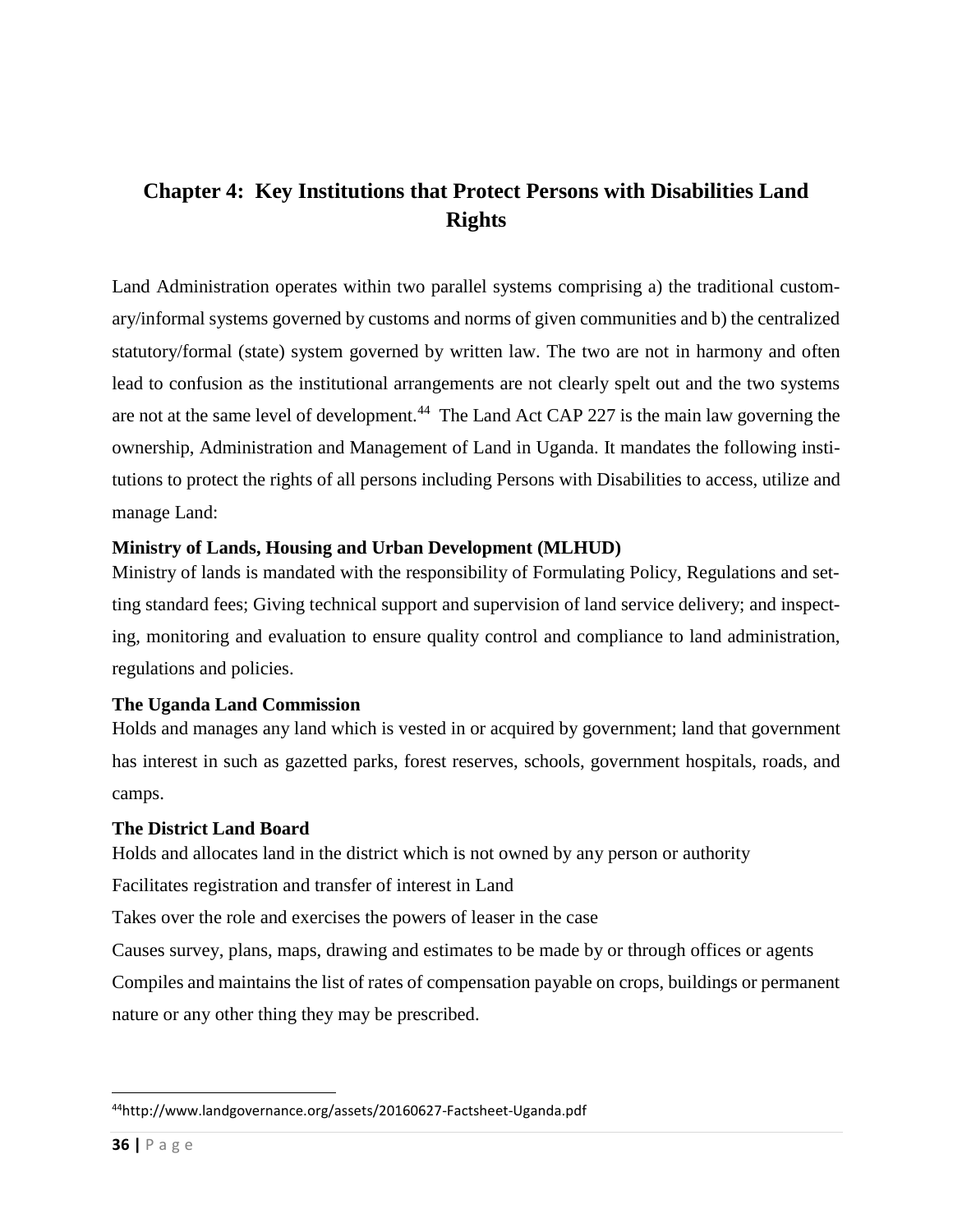# <span id="page-36-0"></span>**The District Land Office**

Provides technical support to the District Land Board

## <span id="page-36-1"></span>**Sub County/Municipal Land Committees**

Advises District Land Board on land in their jurisdiction, help to resolve communal land conflicts, support communities in acquisition of certificate of titles, demarcate land boundaries of the individuals with boundary conflicts and support sub county/ municipal offices to handle land matters.

## <span id="page-36-2"></span>**Records Office**

This office records and issues certificate of customary ownership and certificates of occupancy. The above institutions are recognized by the law of Uganda;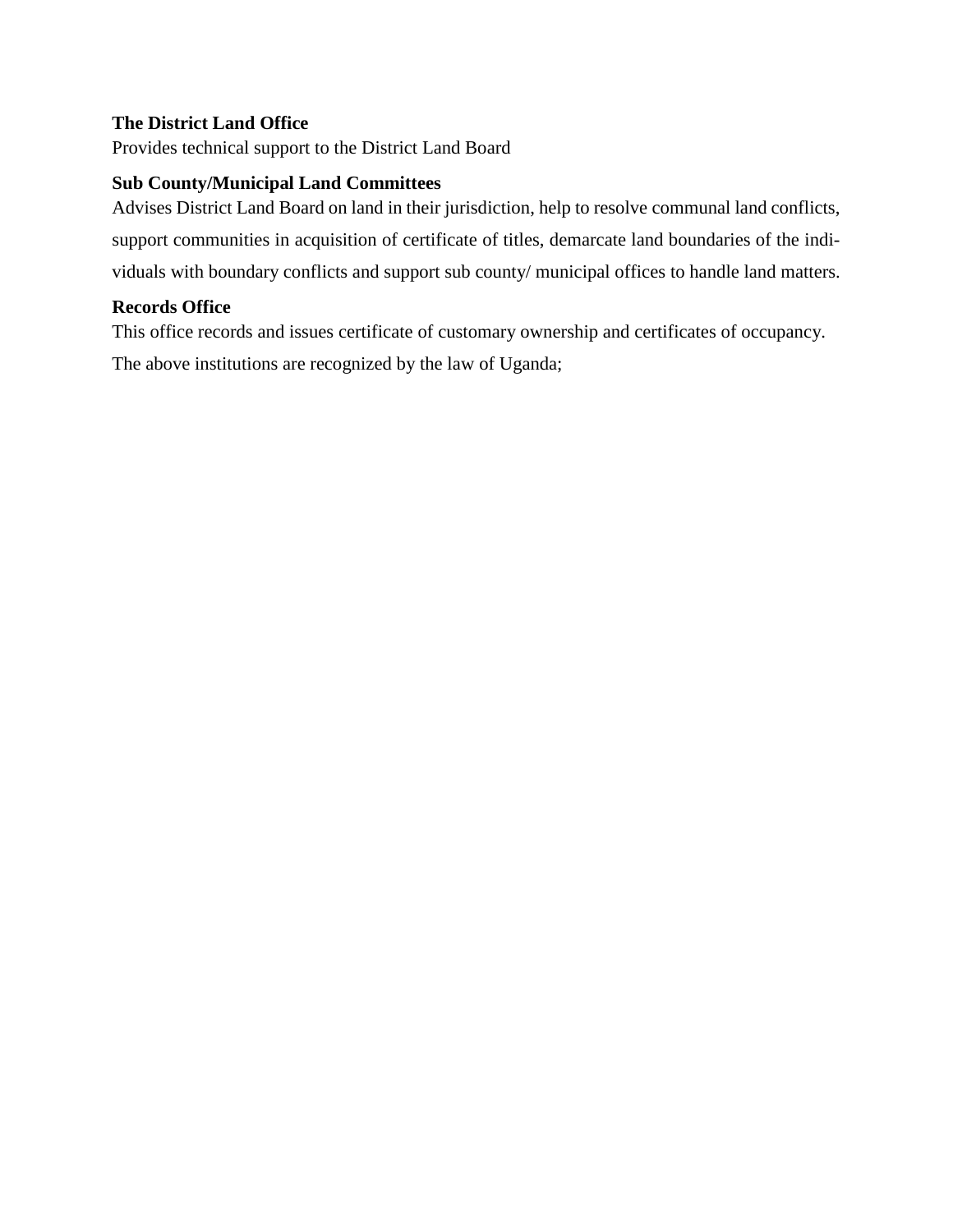# **Chapter 5: Recommendations**

<span id="page-37-0"></span>There were a number of recommendations generated during the research, PWDs and key stakeholders interviewed suggested the following:

## <span id="page-37-1"></span>**5.1 To the Government of Uganda**

- Ensure information related to rights of Persons with Disabilities is disseminated to raise awareness of the public about Persons with Disabilities Rights, the UNCRPD and other existing legal frameworks to protect and promote the rights of Persons with Disabilities and uphold the Sustainable Development Goal principle of "leave no one behind."
- The Land policy and the Land Act should be reviewed to provide for representation of PWDs on relevant Land Boards, Commission and Committees.
- Focus on multiple discrimination and vulnerability of Women with Disabilities and their right to access, own and utilize land and other properties.
- Should ensure a free and supported environment for Women with Disabilities to access justice, strengthen mechanisms to reduce violence and ensure their rights are protected and promoted.
- Establish a mechanism to ensure clan and cultural leaders uphold their independent positions to respect the rights of Women and Persons with Disabilities and ensure the inheritance rights of Persons with Disabilities are promoted and protected.

### <span id="page-37-2"></span>**5.2 To Civil Society Organizations**

- Advocate for the inclusion of Persons with Disabilities in all programs and land related activities.
- Ensure Persons with Disabilities are aware of the legal services available, the service providers and the procedures to help them access justice and redress.
- Sensitize Family and Clan leaders on the rights of Persons with Disabilities in general and Land rights in particular. Engage them in discussions to bring about solutions to discrimination and marginalization of Persons with Disabilities in their families and communities
- Train Government officials, Land Boards, court committees and sub county land committees on land rights and PWD rights.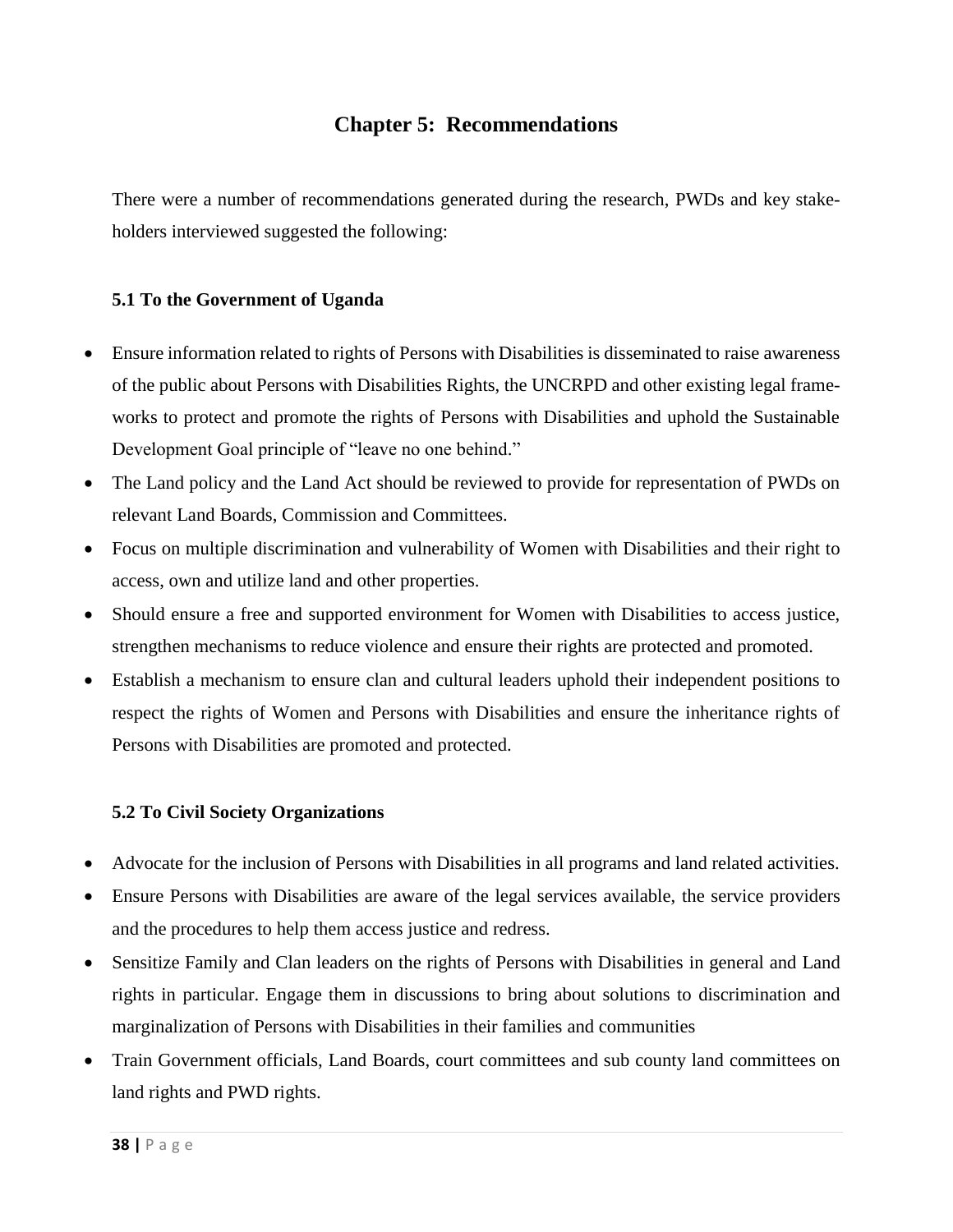- Train leaders of Persons with Disabilities to support in accessing Justice.
- Train Persons with Disabilities on their rights and existing laws.
- Identify Persons with Disabilities and their families affected by Land conflicts and hold family dialogue and mediation meetings to ensure Women with Disabilities, single mothers and widows are given opportunities to access and utilize the customary land.
- Work with Organizations of Persons with Disabilities (DPOs) to support access to land rights of Persons with Disabilities.
- Ensure information is provided in accessible formats to persons with visual and hearing impairments.

# <span id="page-38-0"></span>**5.3 To Community Leaders**

- Involve Persons with Disabilities in Land matters in decision making process.
- Mediate, support and sensitize families to recognize the rights of Persons with Disabilities and women.
- Appoint representatives of Persons with Disabilities on clans or local committees to ensure their voices are heard.
- Traditional justice mechanisms to resolve conflict at community level should be used since they are cheap and accessible to Persons with Disabilities.
- Trócaire, DPOs (NUWODU, NUDIPU) including other development partners need to design a holistic approach to respond to the land rights issues of Persons with Disabilities with more focus on Women with Disabilities who are experiencing aggravated violence.
- There is also need to immediately address the land conflict involving Women with Disabilities who have cases pending at GUWODU offices.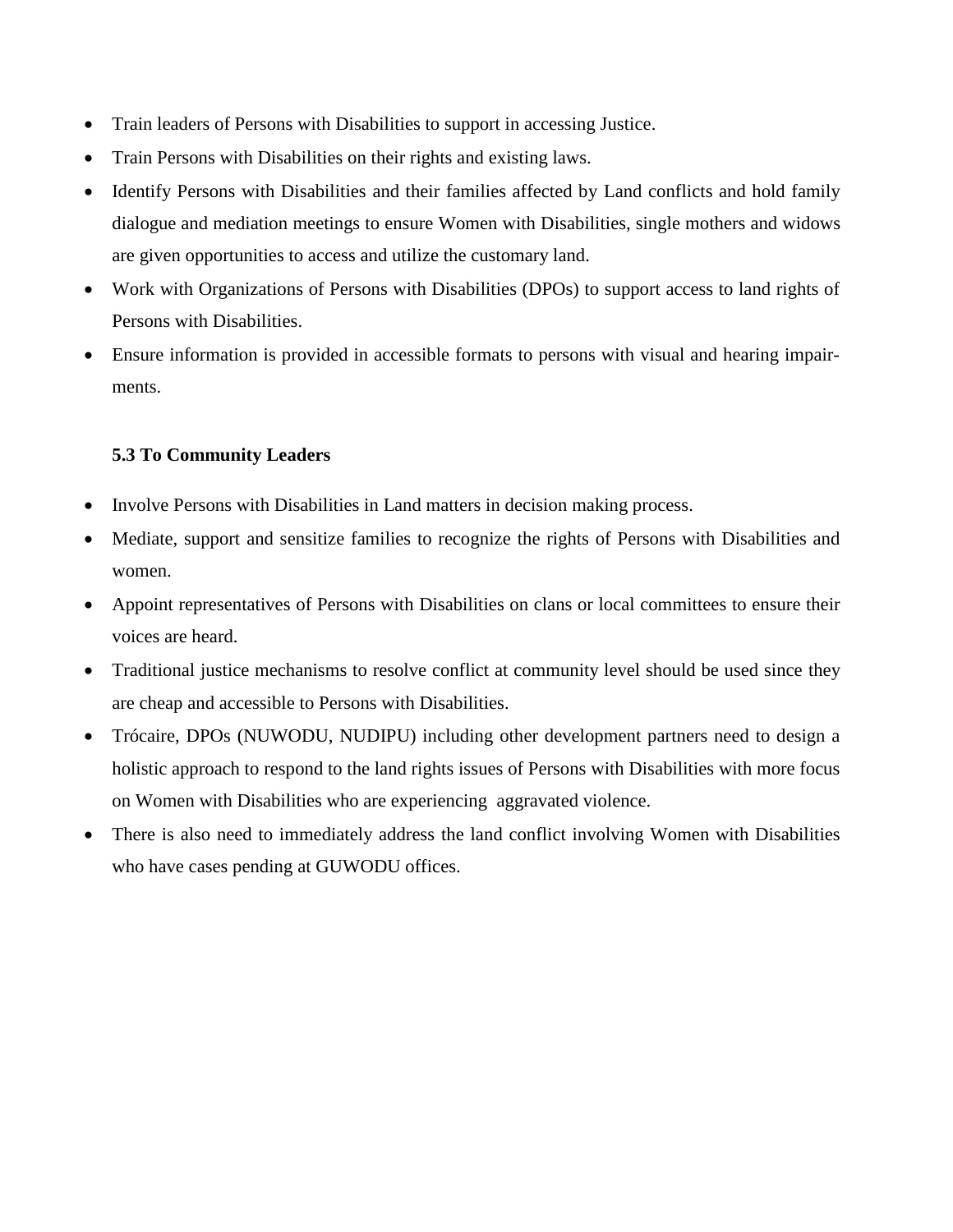### <span id="page-39-0"></span>**6.0 Conclusion**

The study revealed that a majority of PWDs are not given equal opportunities to access and utilize customary land in Acholi and that there is limited awareness of their rights among the duty bearers which in turn affects their full participation and decision making on land.

Therefore, it is important that the recommendations to Government, Development Partners and Donors need to be implemented to achieve the principle of "leaving no one behind" and to ensure that Sustainable Development Goal 1 is realized.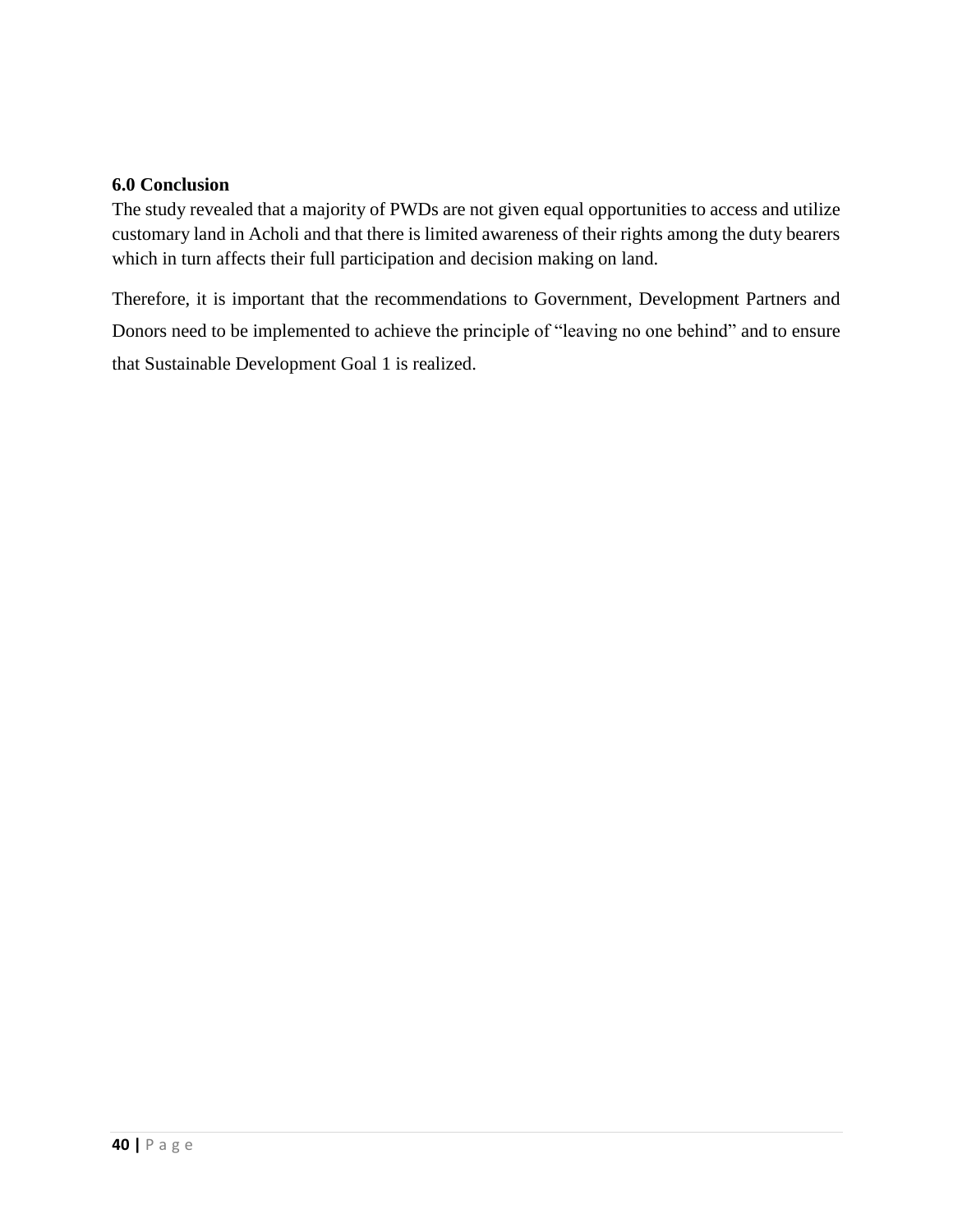# **Appendix 1**

# **List of Research Participants Reached in Gulu and Kitgum Districts**

| S/N            | Name                      | Position                                     | Telephone   |
|----------------|---------------------------|----------------------------------------------|-------------|
| $\mathbf{1}$   | <b>Omnia Matthew Atto</b> | <b>Chairperson Council for Disability</b>    | 0774064775  |
| $\overline{2}$ | <b>Odida Patrick</b>      | Youth representative on Council for Disabil- | 0783938982  |
|                |                           | ity at Municipality                          |             |
| $\overline{3}$ | Aketo Ketty Jenneth       | Member of Council for Disability at Pager    | 0772368098  |
|                |                           | Division                                     |             |
| $\overline{4}$ | Lader Mauri               | Persons with Disabilities Representative of  | 0776794214  |
|                |                           | Deaf at Padwong Division                     |             |
| 5              | Apoto Lucy                | Councilor representing PWDs at District      | 0782019757  |
| 6              | Oyella Christine          | Chairperson women with disabilities          | 0771698778  |
| $\overline{7}$ | Lake Margret              | Person with disability                       | 0785524312  |
| 8              | Oyella Marcello           | Persons with disability                      | 07705486635 |
| $\overline{9}$ | <b>Ekong Joseph</b>       | <b>PWD</b>                                   | 0782204882  |
| 10             | Oloya Samuel              | Councilor for Persons with Disabilities Kit- | 0773435596  |
|                |                           | gum District                                 |             |
| 11             | Ayoo Doreen               | Councilor Kitgum Municipal council           | 0775010608  |
| 12             | <b>Odero Godfrey</b>      | Persons with Disabilities                    |             |
| 13             | Kilama Christopher        | Youth Representative Council for Disability  | 0783546479  |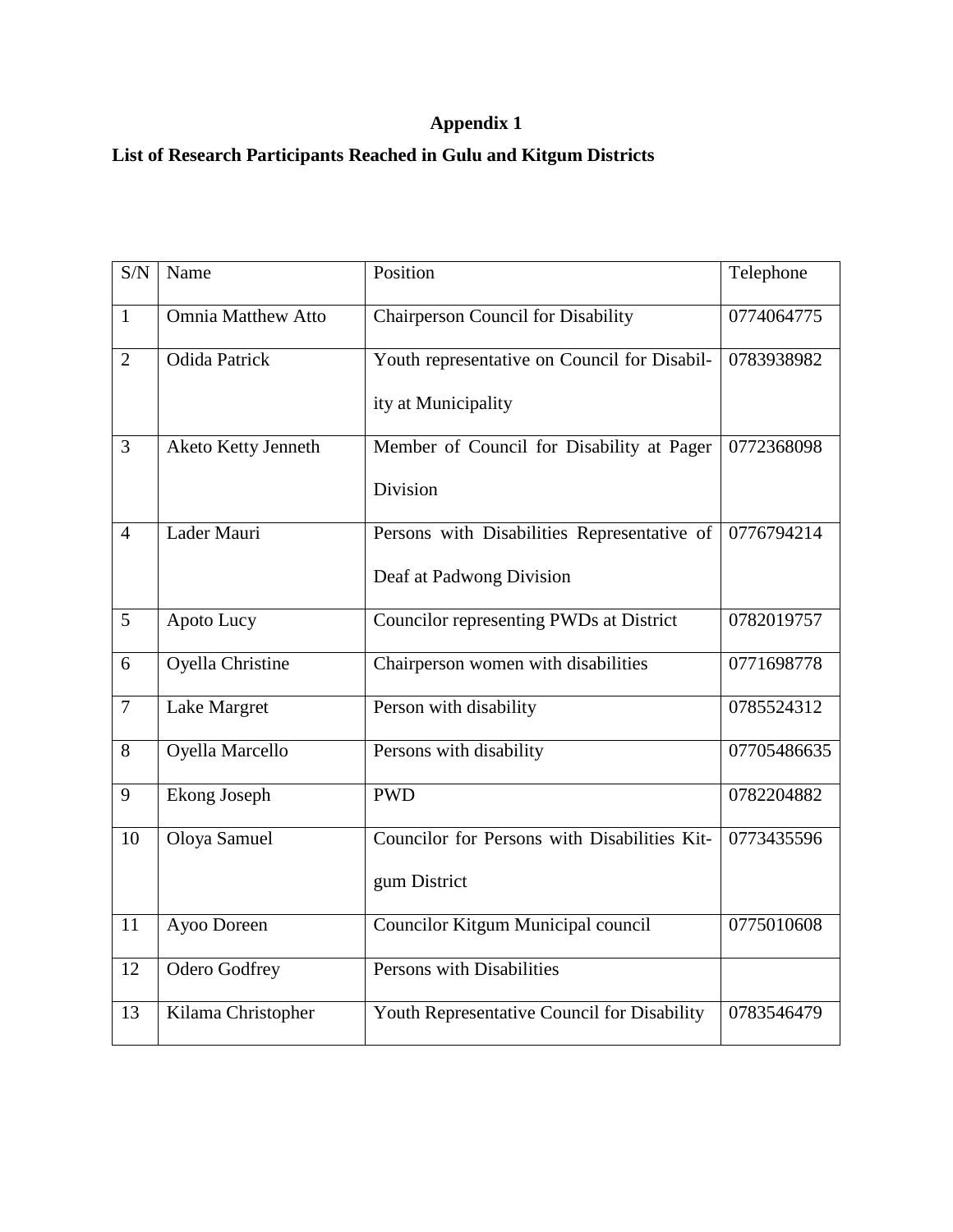| 14 | Latigo W.Calvin | Councilor Persons with Disabilities Munici- | 0782410529 |
|----|-----------------|---------------------------------------------|------------|
|    |                 | pality                                      |            |
| 15 | Akello Hilda    | Sigh Language Interpreter                   | 0787353613 |
| 16 | Aparo Agnes     | Female Person with disability               | 0779255392 |
| 17 | Rose Oryem      | <b>Councilor Person with Disability</b>     | 0782828861 |
| 18 | Oketa David     | Chairperson District Union for Persons with | 0771043217 |
|    |                 | <b>Disabilities</b>                         |            |
| 19 | Auma Mary       | Member at District Union                    |            |

Attendance List for Gulu District-FGD for Persons with Disabilities

| s/n              | Name              | <b>Phone Contact</b> |
|------------------|-------------------|----------------------|
| $\mathbf{1}$     | Okello Stephen    | 0787107355           |
| $\overline{2}$   | Aciro Teddy Lumar | 0782998209           |
| 3                | Akello Scovia     |                      |
| $\overline{4}$   | Auma Kevine       |                      |
| 5                | Aciro Florence    | 0781701297           |
| 6                | Aloyo Concy       | 0773024410           |
| $\boldsymbol{7}$ | Apiyo Miriam      |                      |
| 8                | Auma Joyce        | 0783661665           |
| 9                | Okoti Betek       |                      |
| 10               | Oyo Moses Oroma   |                      |
| 11               | Steven O          |                      |